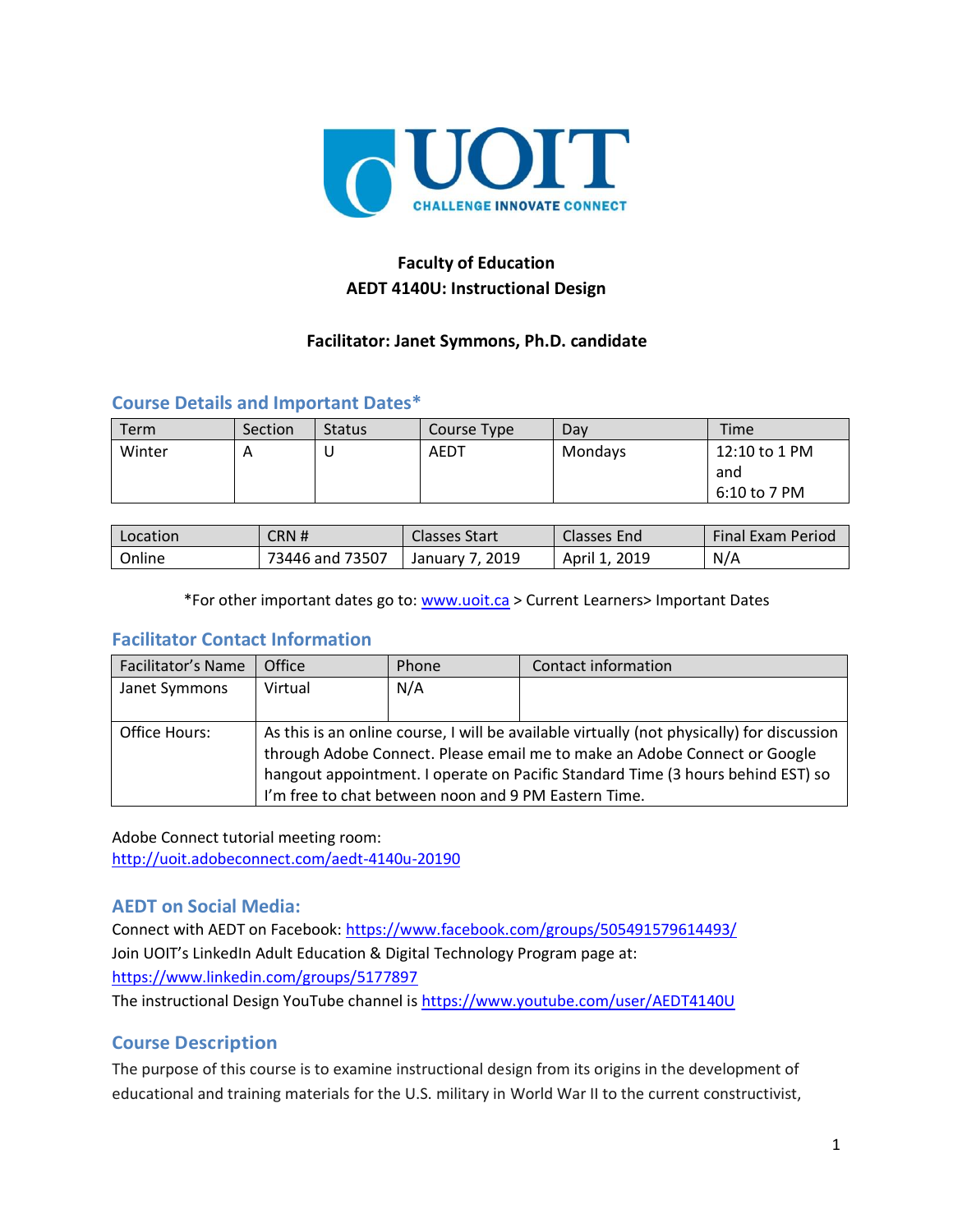social constructivist and connectivist design theories. Students will learn to recognize and explain both traditional approaches to instructional design rooted in behavioural theories of learning and current practices based on constructivist, constructionist and social constructivist thinking. Topics will include, but are not limited to the ADDIE model (analysis, design, development, implementation and evaluation) promoted by Dick and Carey, Robert Gagne's Conditions of Learning, and the work of curriculum theorist Ralph Tyler.

#### Pre-requisites:

AEDT 2130U: Graphic Design, Digital Technologies and Learning and AEDT 3140U: Creating Digital Tools Credits: 3.0 Hours: 36 hours

# **Learning Outcomes**

This course examines instructional design, its defining theories, approaches, frameworks and models. The course will also examine ID's current practices, and its development. Upon successful completion of the course, learners will be able to:

- 1. Describe typical instructional design components and their place in a variety of instructional design theories.
- 2. Apply instructional design principles to online education for adult leaners.
- 3. Associate models of instructional design with underlying learning theories and use this knowledge to critique the applicability of instructional design to specific adult learning environments.
- 4. Distinguish between traditional instructional design models and contemporary models and show how the contemporary models reflect current thinking about teaching and learning, or fail to do so.
- 5. Analyze adult education learning materials or online learning courses and recommend improvements based on the application of principles of instructional design.
- 6. Demonstrate an understanding of the instructional development processes by using an instructional design model to prepare a specific learning product, such as a lesson, poster, presentation or a short course, program, or workshop.
- 7. Demonstrate skills in conducting a needs assessment and a learner analysis, writing instructional objectives, developing an instructional strategy, creating instructional materials that address the learning objectives and are aligned with needs, and evaluating learning outcomes.

# **Course Design and Web Environment**

AEDT4140 is a 36-hour (3 credit) course structured around 12 **mandatory** instructional units. Each unit is focused on a topic that contributes to or is an element of the instructional design process. The twelve units will be structured so that ideas, theories, collaboration, and practice activities are included in each weekly module.

Each of the 12 weekly modules include:

1. Approximately 45 minutes to an hour of video clips of the unit's topic, broken down into two or three 10-12-minute-long segments. A content expert (a professor from the Faculty of Education or a recognized expert) wrote the video clip contents. All videos are publically available on the course's YouTube.com channel [\(http://www.youtube.com/aedt4140u\)](http://www.youtube.com/aedt4140u). Links to each video clip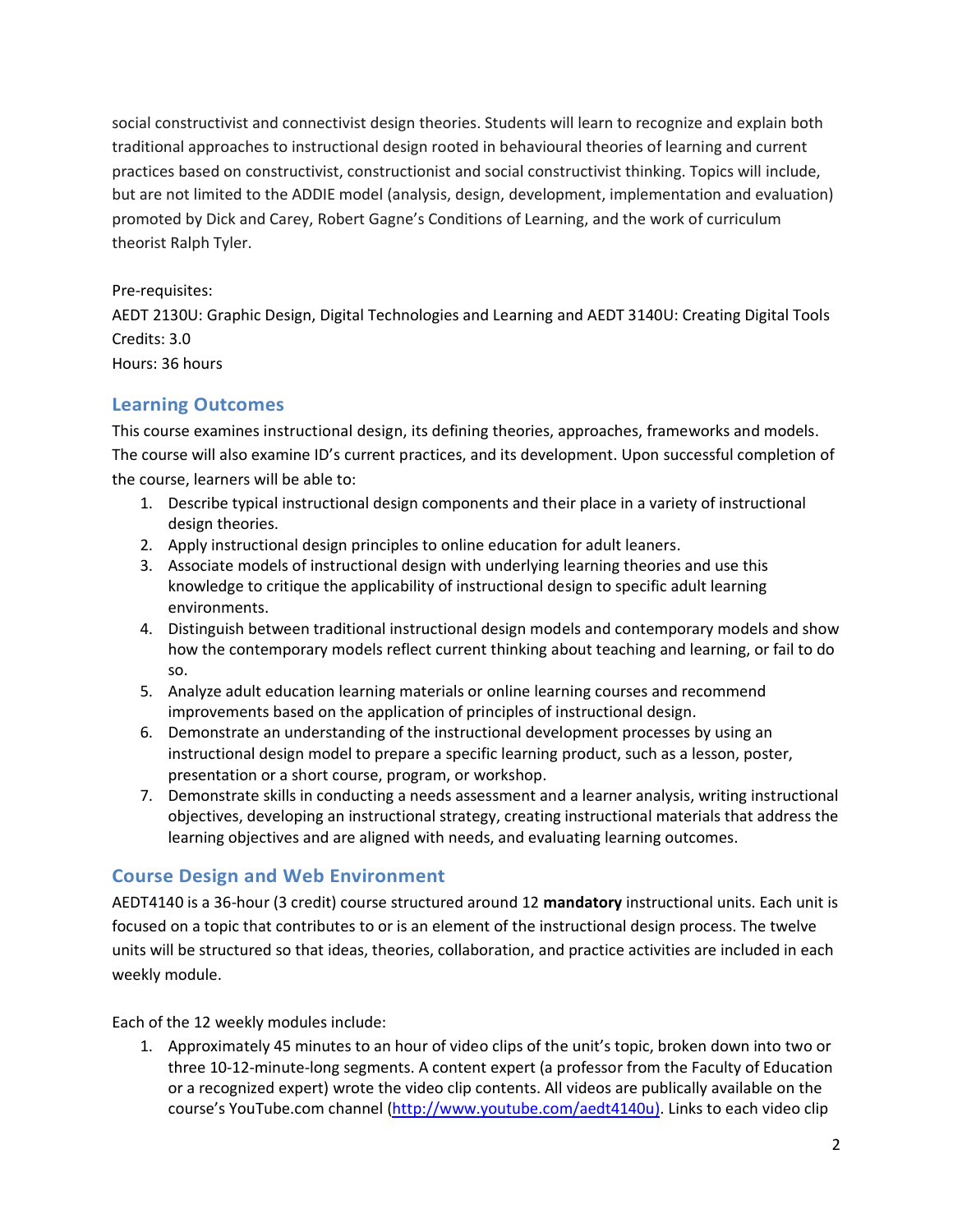are provided in the course's Blackboard site or you may subscribe to the YouTube channel where all the videos are housed. The video clips MUST be viewed prior to the tutorial sessions.

- 2. 50 minutes of synchronous tutorial in Adobe Connect each week. Attendance at one of the two weekly sessions in Adobe Connect is **mandatory**. The tutorials in Adobe Connect were planned in detail by the facilitator (or content expert) to encourage an open discussion and exchange of ideas and experiences. The analysis and synthesis questions in each video clips are the jumping off point for the discussions. All learners are expected to contribute and explore the illstructured, messy nature of the problems at hand. For this reason, it is critical that you watch the videos and do any associated readings or research prior to coming to the tutorial session. Tutorial times are from noon to 1 pm and 6 to 7 pm (Eastern Time).
- 3. Each weekly module requires approximately one hour of time devoted to self-directed learning activities, contributing to the forum discussion and other learning activities as noted in the course schedule.
- 4. Work on the ID project as needed to meet your commitment to your team.

This covers the basic three-hour commitment to the class sessions. Note that additional reading, as well as assignments and project/team work will be expected from all learners, relevant to your subject domain/area of study (i.e. engineering, health care, staff development). While the Blackboard course site is the sole official web site for this course, other environments will be explored and used. The links for other environments/tools will be posted on the Blackboard site. NOTE: The Blackboard site in an integral part of this course. Links to readings, video clips, and a to do list are posted in each weekly module. All course requirements, handouts, marking rubrics, assessment, and related materials are posted on the course's Blackboard site. Additionally, the Adobe Connect room and YouTube channel are key sites for the course. You should consult them regularly and contribute resource links there as part of your exploration of instructional design.

Please Note: It is your responsibility to email me (Janet.Symmons@UOIT.net) prior to the tutorial if you will be absent from a tutorial session. Please email at least 24 hours prior to the assignment due dates if you have any questions about completing the assignment.

#### **Course Texts and Readings**

For this 12-week course, we will critically engage with the material through a review of literature and a discussion of key concepts and ideas generated through that review of relevant literature. You need to prepare each week by reading literature on the topic for that week as identified in the Course Schedule. Suggested readings for each topic have been identified; however, it is required that learners find better articles and articles that suit their subject domain areas of study (i.e. health care, engineering, children's software, patient education, K-12 education, etc.), as well as bringing in relevant readings from other courses to enrich the discussion and tutorials.

The facilitator works from a collection of online and/or print resources. Many of these texts and documents will be provided through the Blackboard course site; however, learners will also find an extensive collection of useful Internet links as they explore their PBLs and are encouraged to share these with the class via the Blackboard site.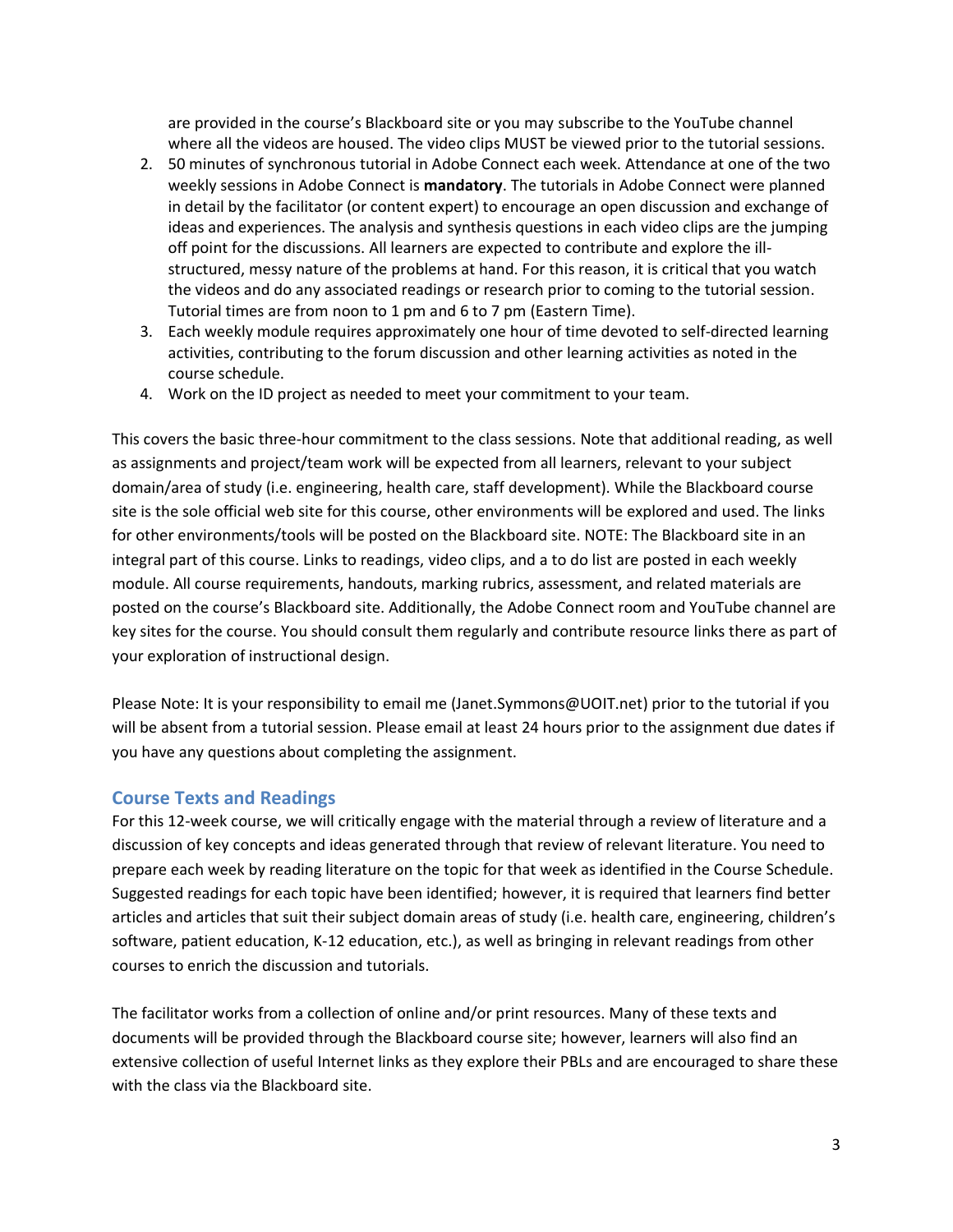| <b>Week</b>                                                                      | 1                                                                    | $\overline{\mathbf{c}}$                                | 3                                                                       | 4                                                             | 5                                                                    | 6                                                      | $\overline{\mathbf{z}}$                                       | 8                                                                    | 9                                                                    | 10                                                                   | 11                     | 12                       |
|----------------------------------------------------------------------------------|----------------------------------------------------------------------|--------------------------------------------------------|-------------------------------------------------------------------------|---------------------------------------------------------------|----------------------------------------------------------------------|--------------------------------------------------------|---------------------------------------------------------------|----------------------------------------------------------------------|----------------------------------------------------------------------|----------------------------------------------------------------------|------------------------|--------------------------|
| Problem                                                                          | <b>Introduction</b>                                                  | Design and development                                 |                                                                         | <b>Feedback</b><br>and refining                               |                                                                      | <b>Design and development</b>                          |                                                               | <b>Feedback</b><br>and refining                                      | Design and<br>development                                            | <b>Feedback</b><br>and refining                                      |                        | <b>Course evaluation</b> |
| Workflow                                                                         | Course<br>orientation<br>Collaborative<br>Learning                   | Collaborative<br>Learning                              | Collaborative<br>Learning                                               | Collaborative<br>Learning                                     | Collaborative<br>Learning                                            | Synthesis and<br>Adding detail                         | Collaborative<br>Learning                                     | Collaborative<br>Learning                                            | Synthesis and<br>creating the<br>training<br>content                 | Collaborative<br>Learning                                            | Synthesis of<br>course | Synthesis of<br>course   |
| <b>Resources</b><br>Available<br>(see<br>detailed<br>weekly<br>outline<br>below) | Videos<br>Readings<br><b>Tutorials</b><br>Form team;<br>Team<br>Work | Videos<br>Readings<br><b>Tutorials</b><br>Team<br>Work | Videos<br>Readings<br><b>Tutorials</b><br>Team<br>Work<br>Presentations | <b>Videos</b><br>Readings<br><b>Tutorials</b><br>Team<br>Work | <b>Videos</b><br><b>Readings</b><br><b>Tutorials</b><br>Team<br>Work | Videos<br>Readings<br><b>Tutorials</b><br>Team<br>Work | <b>Videos</b><br>Readings<br><b>Tutorials</b><br>Team<br>Work | <b>Videos</b><br>Readings<br><b>Tutorials</b><br>Team<br><b>Work</b> | <b>Videos</b><br>Readings<br><b>Tutorials</b><br>Team<br><b>Work</b> | <b>Videos</b><br>Readings<br><b>Tutorials</b><br>Team<br><b>Work</b> | Presentations          | Presentations            |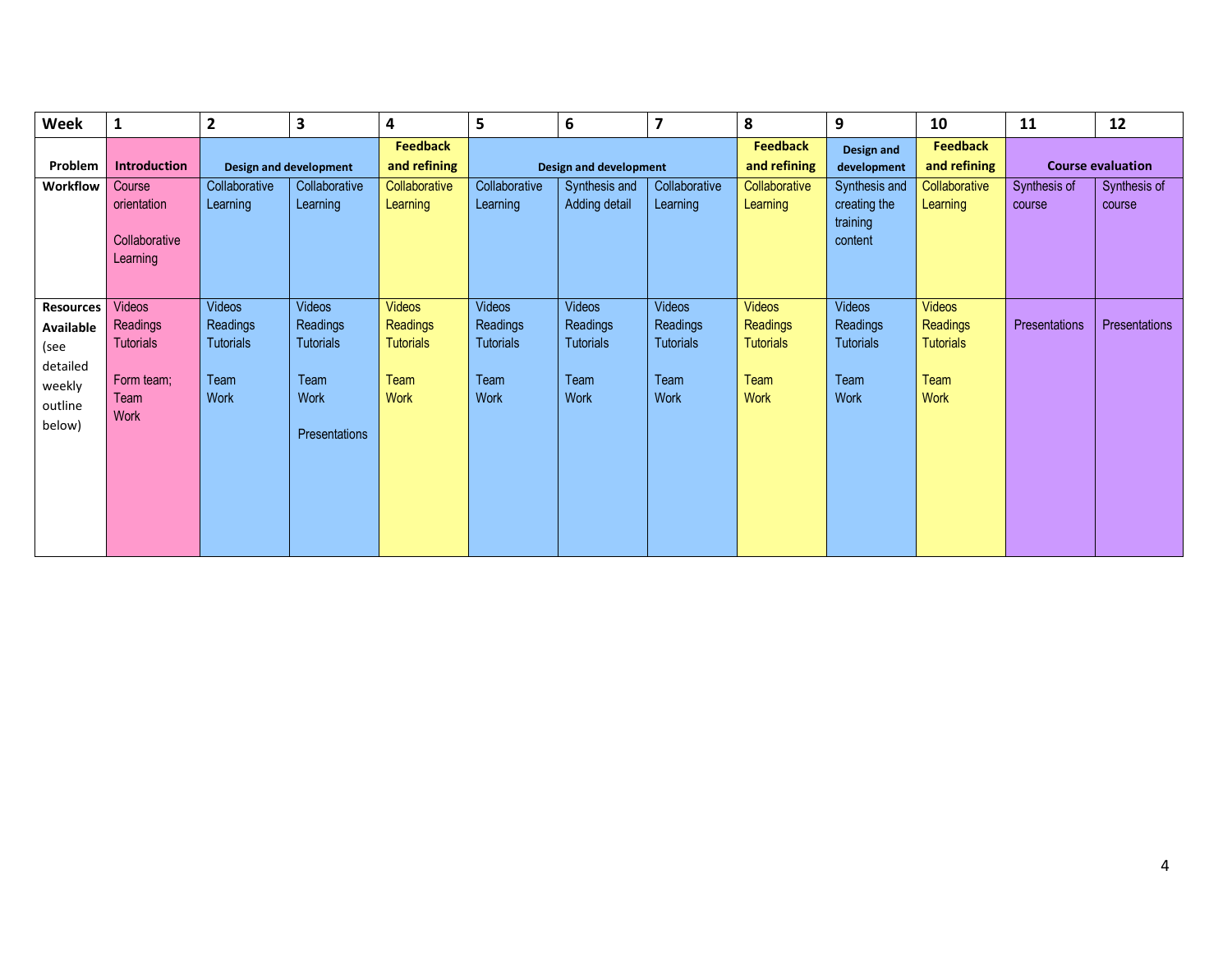# **Course Schedule**

| <b>Session</b>     | <b>Theme</b>                                                                | <b>Activity</b>                                                                                                                                                                                                                                                                                                                                                                                                                                                                                                                                                                                                                                                                                                                                                                                                                                                                   | <b>Preparation for Session</b>                                                                                                                                                                                                                                                                                                                                                                                                                                                                                                                                                                                                                                                                                                                                                                                                             |
|--------------------|-----------------------------------------------------------------------------|-----------------------------------------------------------------------------------------------------------------------------------------------------------------------------------------------------------------------------------------------------------------------------------------------------------------------------------------------------------------------------------------------------------------------------------------------------------------------------------------------------------------------------------------------------------------------------------------------------------------------------------------------------------------------------------------------------------------------------------------------------------------------------------------------------------------------------------------------------------------------------------|--------------------------------------------------------------------------------------------------------------------------------------------------------------------------------------------------------------------------------------------------------------------------------------------------------------------------------------------------------------------------------------------------------------------------------------------------------------------------------------------------------------------------------------------------------------------------------------------------------------------------------------------------------------------------------------------------------------------------------------------------------------------------------------------------------------------------------------------|
| Module 1<br>Jan 7  | Course Introduction:<br>Theories that guide ID<br>ID models<br>$LO$ 1, 3, 4 | <b>Video Clips:</b><br>Video Clip 1.1 - The Challenge<br>$\bullet$<br>Video Clip 1.2 - The ID Office<br>$\bullet$<br><b>Support Videos:</b><br>Learning Theories<br>https://www.youtube.com/watch?v=sboB3rFZqDI (11:48)<br>Behaviourism, Cognitivism, Constructivism, & Learning and<br><b>Instructional Theory</b><br>https://www.youtube.com/watch?v=0YOqgXjynd0 (2:58)<br>Robert Gagne - Instructional Design<br>https://www.youtube.com/watch?v=5q5oDEoO1qo (2:18)<br>Kolb's Experimental Learning<br>https://www.youtube.com/watch?v=Rp-gaV-uSlo (1:47)<br>To Do:<br>Form teams; select your learning platform (WordPress, Weebly,<br>etc.); begin filling out Worksheet 1 (due Jan 18)<br><b>Tutorial Discussion Questions:</b><br>What is the purpose of ID models?<br>$\bullet$<br>What are the key principles common to all learning<br>theories and how to they differ? | <b>Readings:</b><br>AEDT4140 Course Outline<br>Instructional Design Models (2018)<br>https://www.instructionaldesigncentral.com/instructi<br>onaldesignmodels (NOTE: Bloom's is not a model)<br>Read at least 5 learning theories from this list<br>(2018) http://www.instructionaldesign.org/theories/<br>Seven Principles for Good Practices in<br>Undergraduate Education (1987)<br>http://www.lonestar.edu/multimedia/sevenprinciples<br>.pdf<br>Applying the Seven Principles for Good Practice to<br>the Online Classroom (2013)<br>https://www.facultyfocus.com/articles/online-<br>education/applying-the-seven-principles-for-good-<br>practice-to-the-online-classroom/<br>Rapid Prototyping Approach to Instructional Design<br>(2015)<br>https://www.stanhopeconference.com/2015/presen<br>tations/clark_rapid_prototyping.pdf |
| Module 2<br>Jan 14 | Writing Instructional<br>Goals and Objectives                               | <b>Support Videos:</b><br>Using Gagne's Five-Part Format for Writing Performance<br>Objectives                                                                                                                                                                                                                                                                                                                                                                                                                                                                                                                                                                                                                                                                                                                                                                                    | <b>Readings:</b><br>Instructional Goals and Objectives (2014)<br>http://www.personal.psu.edu/bxb11/Objectives/ (all                                                                                                                                                                                                                                                                                                                                                                                                                                                                                                                                                                                                                                                                                                                        |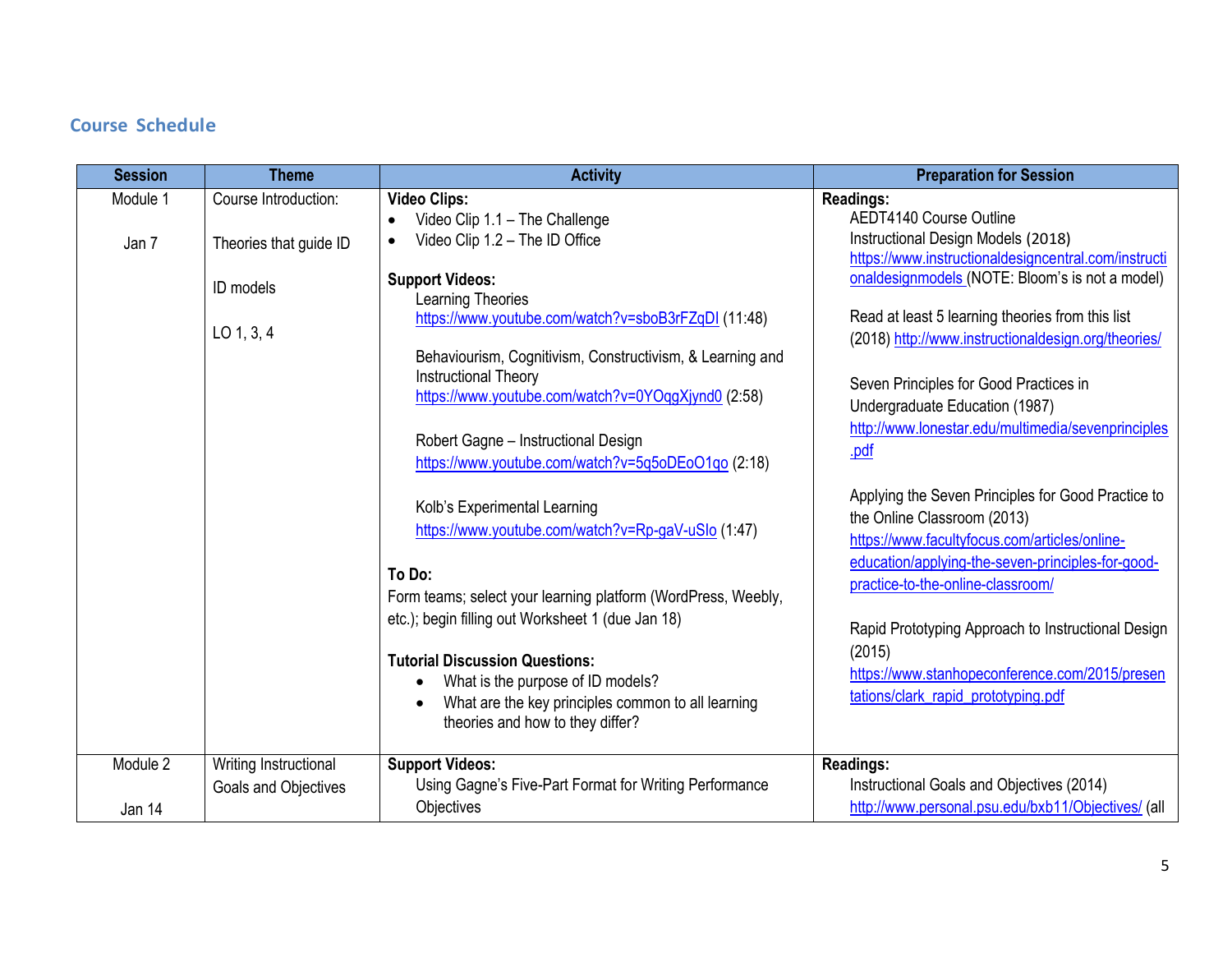|                        | https://www.youtube.com/watch?v=FTWW67leF6c (2:06)                  | 10 web pages and the two handouts)                   |
|------------------------|---------------------------------------------------------------------|------------------------------------------------------|
| Performance Objectives |                                                                     |                                                      |
| vs. Learning Outcomes  | <b>Writing Learning Objectives</b>                                  | Writing Learning Outcomes (2010)                     |
|                        | https://www.youtube.com/watch?v=eXxTpDg1thl (4:32)                  | http://www.bcit.ca/files/idc/pdf/ja_learningoutcomes |
|                        |                                                                     | .pdf                                                 |
|                        | Goals, Objectives and Learning Objectives                           |                                                      |
|                        |                                                                     |                                                      |
|                        | https://www.youtube.com/watch?v=g_Xm5lljYKQ (4:42)                  |                                                      |
|                        |                                                                     |                                                      |
|                        | How to Write Learning Objectives Using Bloom's Taxonomy             |                                                      |
| $LO$ 1, 3, 4           | (Johns Hopkins University)                                          |                                                      |
|                        | https://www.youtube.com/watch?v=4DgkLV9h69Q (10:52)                 |                                                      |
|                        | Goals, Objectives, and Learning Outcomes (Oakland                   |                                                      |
|                        | University) https://www.youtube.com/watch?v=g_Xm5lljYKQ             |                                                      |
|                        | (4:42)                                                              |                                                      |
|                        |                                                                     |                                                      |
|                        | Due:                                                                |                                                      |
|                        | Assignment 1: Email the assignment to the facilitator Jan. 18, 2018 |                                                      |
|                        | by 9 PM                                                             |                                                      |
|                        | Assignment 2: Prepare for group discussion in Jan 21 tutorials      |                                                      |
|                        |                                                                     |                                                      |
|                        | <b>Tutorial Discussion Questions:</b>                               |                                                      |
|                        | When would you choose performance objectives over                   |                                                      |
|                        | learning outcomes?                                                  |                                                      |
|                        | What is the relationship of performance objectives to the           |                                                      |
|                        | subordinate skills analysis? Why is this important?                 |                                                      |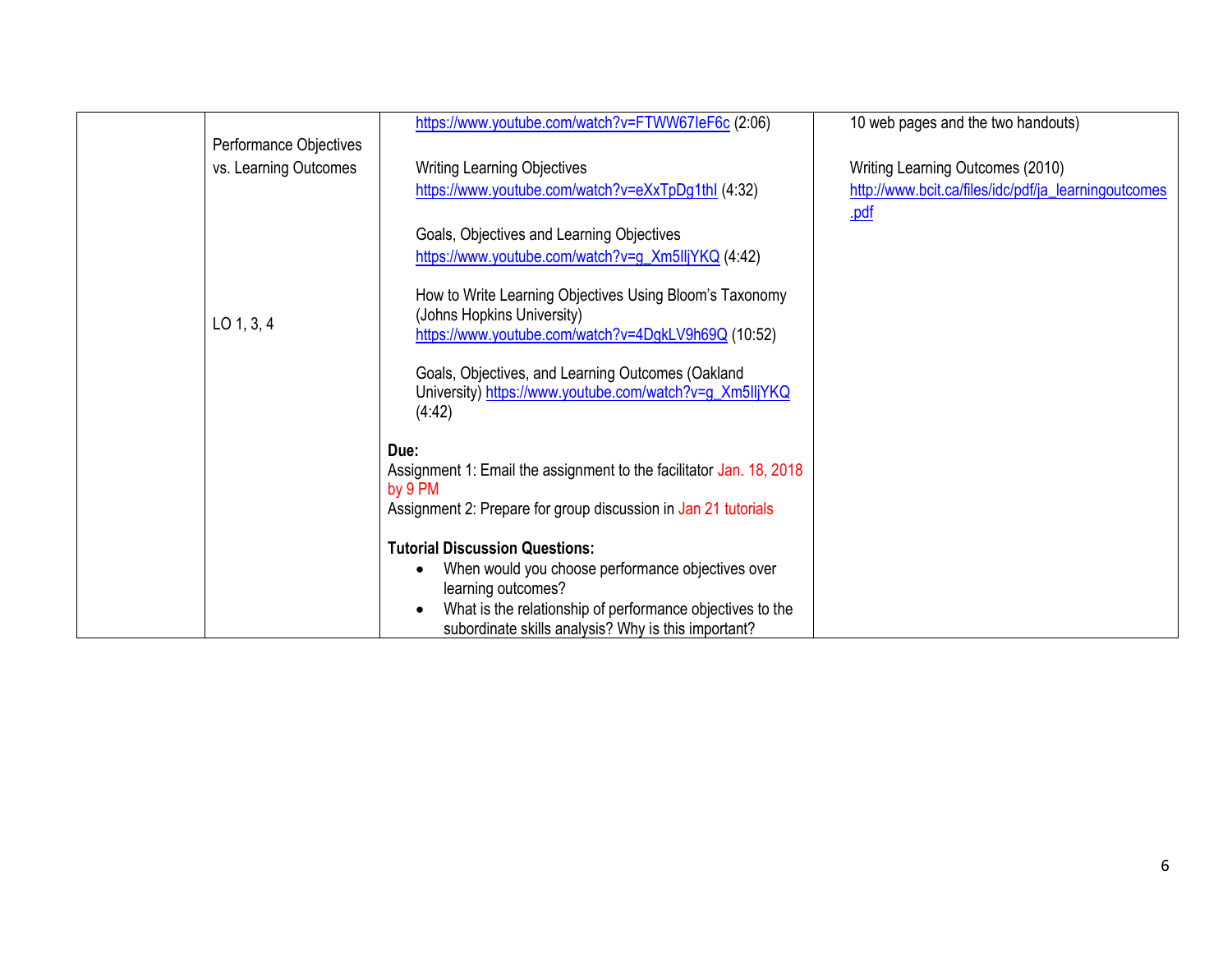| Module 3<br>Jan 21 | Building the Blueprint -<br>sequencing content<br>Selecting delivery<br>methods and media<br>$LO$ 2, 6, 7 | <b>Support Videos:</b><br>Instructional Strategies for Online Development (Vancouver<br><b>Community College)</b><br>https://www.youtube.com/watch?v=cL7N0BnCpfg (8:18)<br>To Do:<br>Begin working on Worksheet 2 (due Feb 8)<br>Due:<br>Assignment 2: Prepare for group discussion in Jan 21 tutorials<br>Email feedback forms to the facilitator by 9 PM on Jan 25<br><b>Tutorial</b><br>Assignment 2: Small group discussions | <b>Readings:</b><br>Deciding on Appropriate Media for Teaching and<br>Learning (2015)<br>https://www.tonybates.ca/2015/01/28/deciding-on-<br>appropriate-media-for-teaching-and-learning/<br>Developing an Instructional Design Strategy to<br>Support Generic Skills Development (2002)<br>https://pdfs.semanticscholar.org/d6d5/bef8710d33e<br>f1016a48f6ccd2f7c4a2ada19.pdf Read pages 6-9<br>Teaching and Media Selection (n.d.)<br>https://opentextbc.ca/teachinginadigitalage/chapter<br>/9-media-design-principles/<br>Course Content Selection and Organization (n.d.)<br>https://uwaterloo.ca/centre-for-teaching-<br>excellence/teaching-resources/teaching-<br>tips/planning-courses/course-design/course-<br>content-selection-and |
|--------------------|-----------------------------------------------------------------------------------------------------------|----------------------------------------------------------------------------------------------------------------------------------------------------------------------------------------------------------------------------------------------------------------------------------------------------------------------------------------------------------------------------------------------------------------------------------|------------------------------------------------------------------------------------------------------------------------------------------------------------------------------------------------------------------------------------------------------------------------------------------------------------------------------------------------------------------------------------------------------------------------------------------------------------------------------------------------------------------------------------------------------------------------------------------------------------------------------------------------------------------------------------------------------------------------------------------------|
| Module 4           | <b>Creative Commons</b>                                                                                   | <b>Support Videos</b><br>Formative vs. Summative Assessment<br>https://www.youtube.com/watch?v=mjmM1iN-m-E (0:44)                                                                                                                                                                                                                                                                                                                | <b>Readings:</b><br>Creative Commons - About the Licenses (n.d.)<br>https://creativecommons.org/licenses/                                                                                                                                                                                                                                                                                                                                                                                                                                                                                                                                                                                                                                      |
| Jan 28             | <b>Assessment Instruments</b><br>LO 2, 6, 7                                                               | To Do:<br>Based on feedback, revise the course and/or module. Identify<br>and write the information needed for the module. Continue<br>revising Worksheet 1, Worksheet 2; prepare to submit the<br>storyboard (assignment 3)<br>Due:<br>Assignment 3 Storyboard: Feb 3 by 11:55 PM                                                                                                                                               | Using Creative Commons Images on Your Site<br>with Confidence (2015) https://bobwp.com/using-<br>creative-commons-images-on-your-site-with-<br>confidence/<br>Assessment tools (2018)<br>https://serc.carleton.edu/NAGTWorkshops/assess/t<br>ypes.html                                                                                                                                                                                                                                                                                                                                                                                                                                                                                         |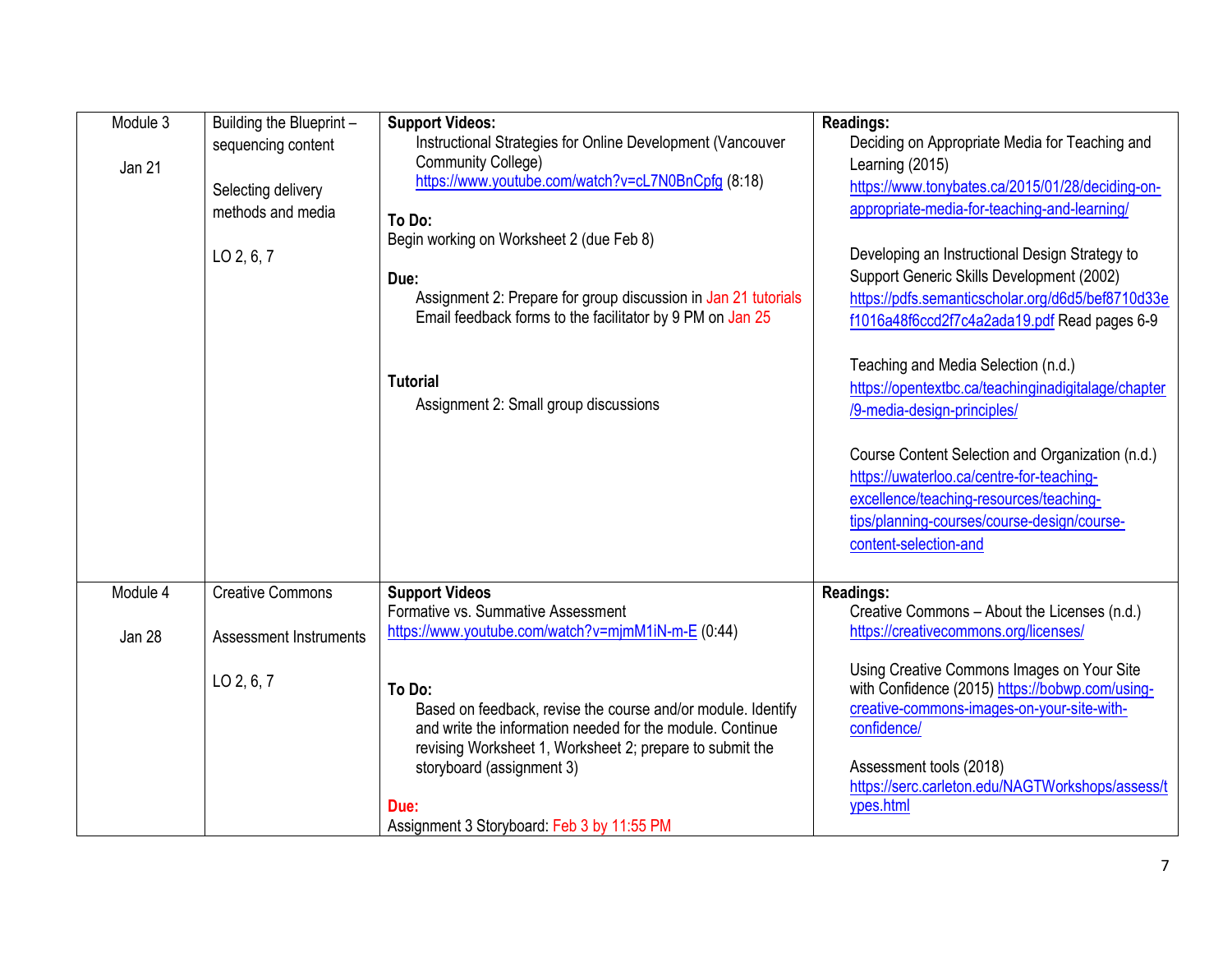|          |                                  | <b>Tutorial Discussion Questions:</b><br>What assessment instruments would you develop for an<br>$\bullet$<br>orientation program in your organization? Why?<br>What would make the assessment effective? | Formative and Summative Assessments (2018)<br>https://ctl.yale.edu/Formative-Summative-<br><b>Assessments</b><br><b>Blackboard Discussion Board</b><br>Find one website where resources are posted that are<br>either public domain or CC. Share the link with your<br>peers. Review the posts and bookmark the links so you<br>can easily find resources your team can use when<br>creating your videos and other teaching/learning<br>materials. Post no later than 9 AM on Jan 28 |
|----------|----------------------------------|-----------------------------------------------------------------------------------------------------------------------------------------------------------------------------------------------------------|--------------------------------------------------------------------------------------------------------------------------------------------------------------------------------------------------------------------------------------------------------------------------------------------------------------------------------------------------------------------------------------------------------------------------------------------------------------------------------------|
| Module 5 | Storyboarding and<br>development | <b>Support videos:</b><br>3 Ways to Storyboard your e-Learning Course                                                                                                                                     | <b>Readings:</b><br>Storyboarding for Instructional Design (n.d.)                                                                                                                                                                                                                                                                                                                                                                                                                    |
| Feb 4    | methods/tools                    | https://www.youtube.com/watch?v=r9WJSgbMUI0 (8:24)                                                                                                                                                        | https://www.tc.columbia.edu/idesign/resources/past<br>-workshop-archive/Storyboarding-Workshop-.pdf                                                                                                                                                                                                                                                                                                                                                                                  |
|          | LO 2, 6, 7                       | Why PowerPoint for eLearning Storyboards                                                                                                                                                                  |                                                                                                                                                                                                                                                                                                                                                                                                                                                                                      |
|          |                                  | https://www.youtube.com/watch?v=MyDhlc2tS_A (7:16)                                                                                                                                                        | 12 Tips to Create Effective eLearning Storyboards<br>(2015)                                                                                                                                                                                                                                                                                                                                                                                                                          |
|          |                                  | To Do:                                                                                                                                                                                                    | https://elearningindustry.com/12-tips-to-create-                                                                                                                                                                                                                                                                                                                                                                                                                                     |
|          |                                  | Create a storyboard for a video. Do not create the video. Continue<br>working on Worksheet 2 (due Feb 8) and revising Worksheet 1                                                                         | effective-elearning-storyboards                                                                                                                                                                                                                                                                                                                                                                                                                                                      |
|          |                                  | DUE:                                                                                                                                                                                                      |                                                                                                                                                                                                                                                                                                                                                                                                                                                                                      |
|          |                                  | Assignment 4: Email the assignment to the facilitator Feb 8 by 9<br><b>PM</b>                                                                                                                             |                                                                                                                                                                                                                                                                                                                                                                                                                                                                                      |
|          |                                  | Assignment 5: Prepare for group discussion in Feb 11 tutorials                                                                                                                                            |                                                                                                                                                                                                                                                                                                                                                                                                                                                                                      |
|          |                                  | <b>Tutorial Discussion Questions:</b>                                                                                                                                                                     |                                                                                                                                                                                                                                                                                                                                                                                                                                                                                      |
|          |                                  | Why a storyboard? What method would be most useful in<br>a business setting?                                                                                                                              |                                                                                                                                                                                                                                                                                                                                                                                                                                                                                      |
| Module 6 | Developing instructional         | <b>Support Videos</b>                                                                                                                                                                                     | <b>Readings</b>                                                                                                                                                                                                                                                                                                                                                                                                                                                                      |
|          | materials                        | None this week                                                                                                                                                                                            | Instructional Materials from the University of                                                                                                                                                                                                                                                                                                                                                                                                                                       |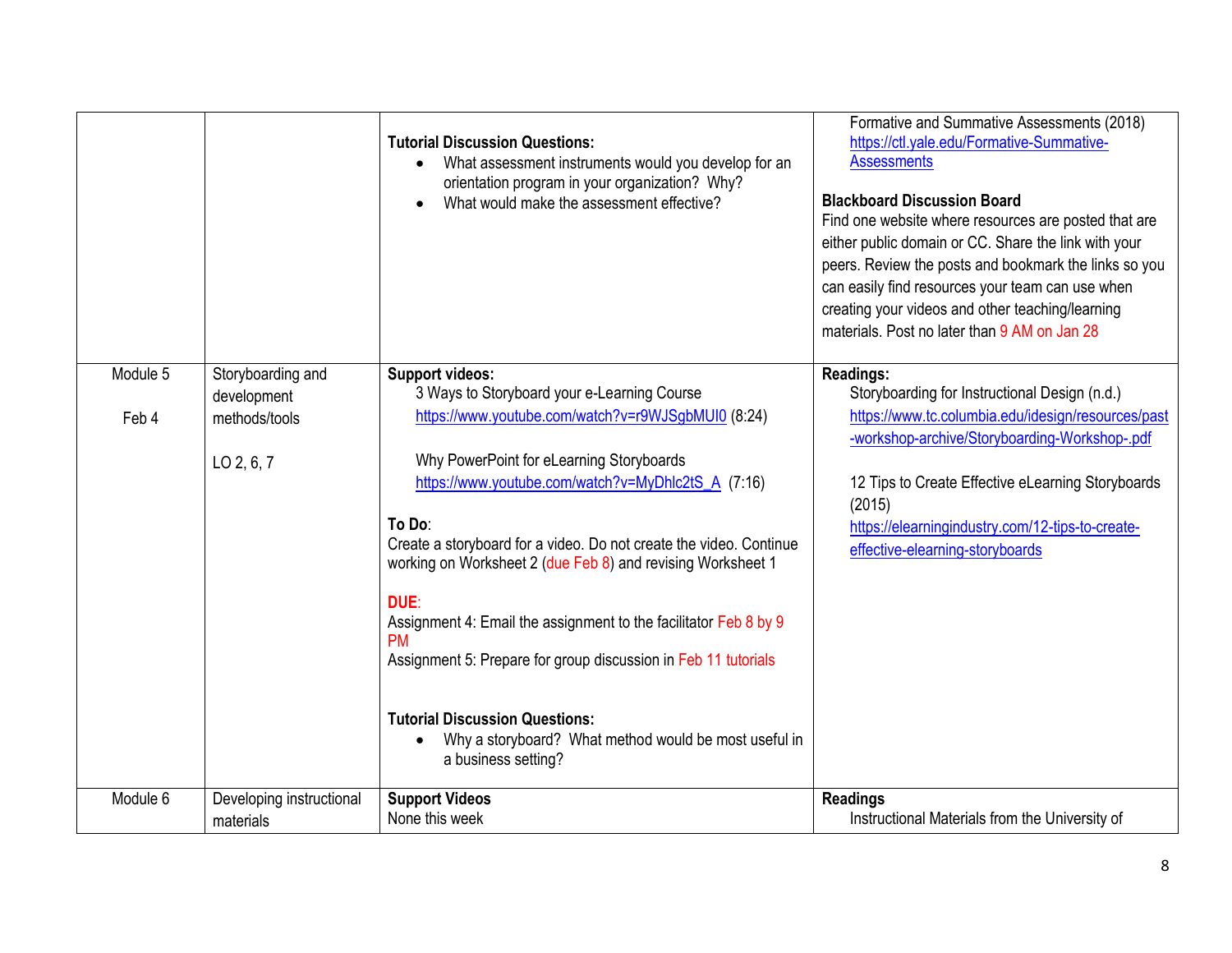| Feb 11                 | LO 2, 6, 7                                         | To Do:<br>Select and create two mediums, other than videos, to be used in<br>the course. Begin creating course evaluation tool for learners,<br>designers, and facilitators. Shoot your video based on suggested<br>changes to your storyboard. Revise worksheet and apply the<br>changes to the course<br><b>Tutorial</b><br>Assignment 5: Small group discussions<br>Due:<br>Assignment 5: Prepare for group discussion in Feb 11 tutorials<br>Email feedback forms to the facilitator by 9 PM on Feb 15 | Wisconsin-Madison (pay particular attention to the<br>tables of examples and links) (2018)<br>https://designteachengage.wisc.edu/instructional-<br>materials/<br>Five Things You Can do If You Have Too much<br>Content for Your Online Course (2017)<br>https://elearningindustry.com/too-much-content-for-<br>your-online-course-5-things-can<br>Strategies for Developing Instructional Materials for<br>the Interpersonal Domain (2018)<br>https://en.wikiversity.org/wiki/Strategies_for_Devel<br>oping Instructional Materials for the Interperson<br>al Domain<br>Developing Instructional Materials (2014)<br>https://www.slideshare.net/cdihaigler/apt-501-<br>chapter-9-powerpoint |
|------------------------|----------------------------------------------------|------------------------------------------------------------------------------------------------------------------------------------------------------------------------------------------------------------------------------------------------------------------------------------------------------------------------------------------------------------------------------------------------------------------------------------------------------------------------------------------------------------|----------------------------------------------------------------------------------------------------------------------------------------------------------------------------------------------------------------------------------------------------------------------------------------------------------------------------------------------------------------------------------------------------------------------------------------------------------------------------------------------------------------------------------------------------------------------------------------------------------------------------------------------------------------------------------------------|
| Mid-Term Break: Feb 18 |                                                    |                                                                                                                                                                                                                                                                                                                                                                                                                                                                                                            |                                                                                                                                                                                                                                                                                                                                                                                                                                                                                                                                                                                                                                                                                              |
| Module 7               | Designing learning                                 | To Do:                                                                                                                                                                                                                                                                                                                                                                                                                                                                                                     | <b>Readings:</b>                                                                                                                                                                                                                                                                                                                                                                                                                                                                                                                                                                                                                                                                             |
| Feb 25                 | activities and designing<br>for learner motivation | Refine your course based on feedback. Provide a link to the video.<br>Continue creating the course evaluation tool for learners,<br>designers, and facilitators.                                                                                                                                                                                                                                                                                                                                           | Online Learning Activities (n.d.)<br>https://sites.google.com/a/hawaii.edu/new-de-<br>faculty-orientation/step7 (includes 3 videos)                                                                                                                                                                                                                                                                                                                                                                                                                                                                                                                                                          |
|                        | LO 2, 6, 7                                         | <b>Tutorial Discussion Questions:</b><br>What are some of the key challenges when you develop<br>$\bullet$<br>instructional materials? Suggest ways for dealing with<br>these challenges                                                                                                                                                                                                                                                                                                                   | Designing In-Class Activities: Examples of Active<br>Learning Activities (2014)<br>https://www.cidde.pitt.edu/wp-<br>content/uploads/2014/04/Designing_In-<br><b>Class Activities-Handout-</b>                                                                                                                                                                                                                                                                                                                                                                                                                                                                                               |
|                        |                                                    | Due:<br>Begin working on Assignment 6, which is due March 15.                                                                                                                                                                                                                                                                                                                                                                                                                                              | Examples_Of_Active_Learning_Activities.pdf<br>Student Engagement: 5 Strategies to motivate the                                                                                                                                                                                                                                                                                                                                                                                                                                                                                                                                                                                               |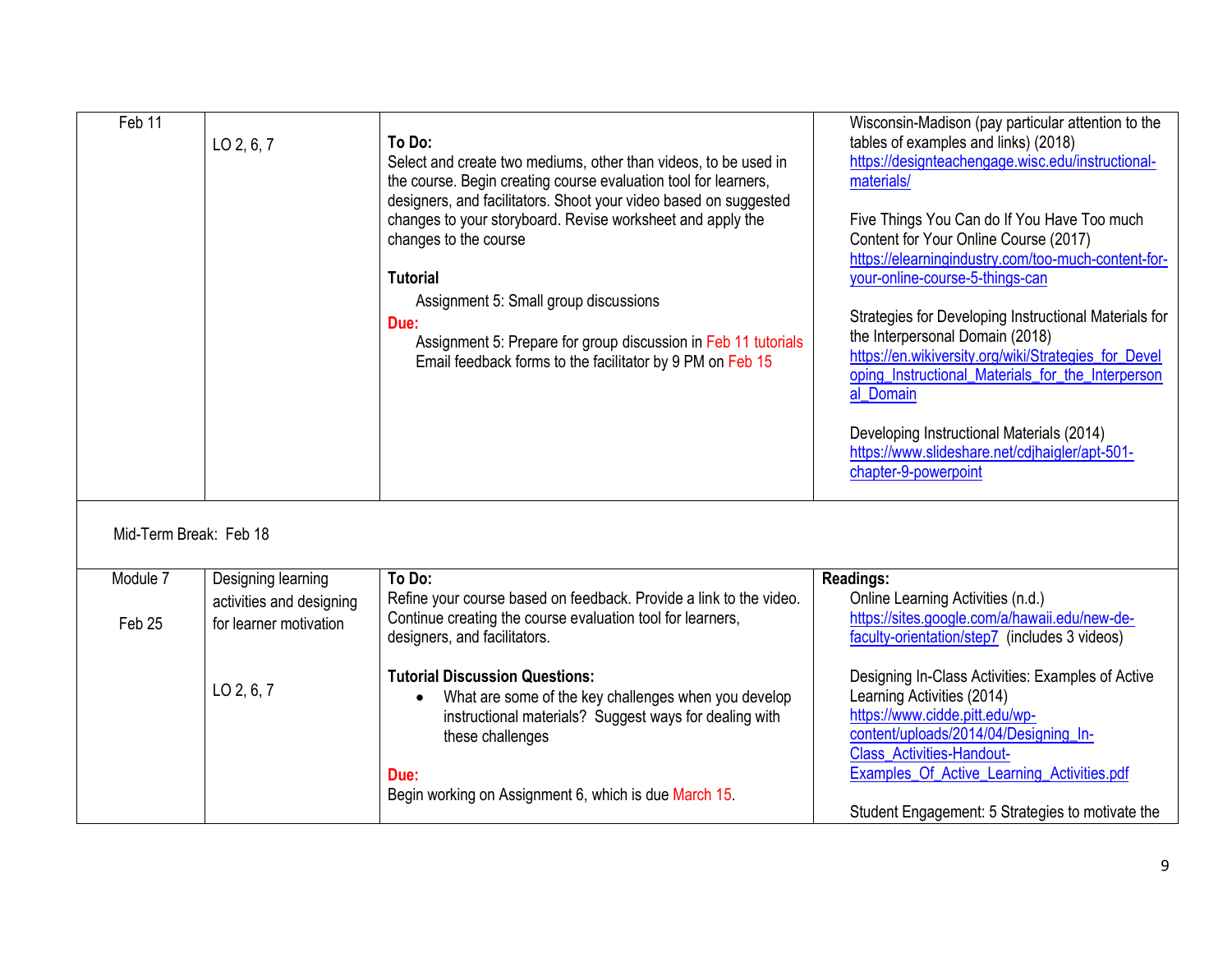|          |                   |                                                                  | online learner (2016)<br>http://blog.blackboard.com/student-engagement-<br>strategies-motivate-online-learner/<br>Five Factors that Affect Online Student Motivation<br>(2012)<br>https://www.facultyfocus.com/articles/online-<br>education/five-factors-that-affect-online-student-<br>motivation/<br>Getting the Mix Right Again: An Updated and<br>Theoretical Rationale for Interaction (2003)<br>http://www.irrodl.org/index.php/irrodl/article/view/14<br>9/230 (Read the bullet points: Student Interaction,<br>Teacher Interaction, and Content Interaction) |
|----------|-------------------|------------------------------------------------------------------|-----------------------------------------------------------------------------------------------------------------------------------------------------------------------------------------------------------------------------------------------------------------------------------------------------------------------------------------------------------------------------------------------------------------------------------------------------------------------------------------------------------------------------------------------------------------------|
| Module 8 |                   | <b>Support Video:</b>                                            |                                                                                                                                                                                                                                                                                                                                                                                                                                                                                                                                                                       |
|          | Designing for the | Creative Teachers Don't Need an Instruction Manual               | <b>Readings:</b>                                                                                                                                                                                                                                                                                                                                                                                                                                                                                                                                                      |
|          | facilitator       |                                                                  | <b>Examples of facilitation guides:</b>                                                                                                                                                                                                                                                                                                                                                                                                                                                                                                                               |
| March 4  |                   | https://www.youtube.com/watch?v=7Ou71IO-dOg (1:16)               | A Facilitator's Guide to Using NCETA's Online Ice                                                                                                                                                                                                                                                                                                                                                                                                                                                                                                                     |
|          | LO $6, 7$         |                                                                  | Training Resources in Face-to-Face Training                                                                                                                                                                                                                                                                                                                                                                                                                                                                                                                           |
|          |                   | To Do:                                                           | (2016)                                                                                                                                                                                                                                                                                                                                                                                                                                                                                                                                                                |
|          |                   | Create the facilitator material using the table of contents as a | http://nceta.flinders.edu.au/files/2414/8237/5328/N                                                                                                                                                                                                                                                                                                                                                                                                                                                                                                                   |
|          |                   | guide.                                                           |                                                                                                                                                                                                                                                                                                                                                                                                                                                                                                                                                                       |
|          |                   |                                                                  | CETA_Ice_Online_Training_-Facilitators_Guide_-                                                                                                                                                                                                                                                                                                                                                                                                                                                                                                                        |
|          |                   | Due:                                                             | 211216.pdf                                                                                                                                                                                                                                                                                                                                                                                                                                                                                                                                                            |
|          |                   | Assignment 6: Update and then submit the three evaluations by    |                                                                                                                                                                                                                                                                                                                                                                                                                                                                                                                                                                       |
|          |                   | March 10                                                         | Healthy Eating for Seniors: Community                                                                                                                                                                                                                                                                                                                                                                                                                                                                                                                                 |
|          |                   |                                                                  |                                                                                                                                                                                                                                                                                                                                                                                                                                                                                                                                                                       |
|          |                   |                                                                  |                                                                                                                                                                                                                                                                                                                                                                                                                                                                                                                                                                       |
|          |                   | <b>Tutorial Discussion Questions:</b>                            | Presentations - Facilitator's Guide (n.d.)                                                                                                                                                                                                                                                                                                                                                                                                                                                                                                                            |
|          |                   | What are some of the key challenges when developing<br>$\bullet$ | https://www2.gov.bc.ca/assets/gov/people/seniors/                                                                                                                                                                                                                                                                                                                                                                                                                                                                                                                     |
|          |                   | facilitator materials?                                           | health-safety/pdf/seniors-facilitator-guide.pdf                                                                                                                                                                                                                                                                                                                                                                                                                                                                                                                       |
|          |                   | How has immersing in the three perspectives changed              |                                                                                                                                                                                                                                                                                                                                                                                                                                                                                                                                                                       |
|          |                   | your perspective towards facilitation?                           | <b>Blackboard Discussion Board</b>                                                                                                                                                                                                                                                                                                                                                                                                                                                                                                                                    |
|          |                   | Review the support video. What place does facilitator            | Post the three evaluation tools. View two other teams'                                                                                                                                                                                                                                                                                                                                                                                                                                                                                                                |
|          |                   | creativity have in an online course that uses a facilitator's    | evaluations and post two suggested changes.                                                                                                                                                                                                                                                                                                                                                                                                                                                                                                                           |
|          |                   | guide?                                                           |                                                                                                                                                                                                                                                                                                                                                                                                                                                                                                                                                                       |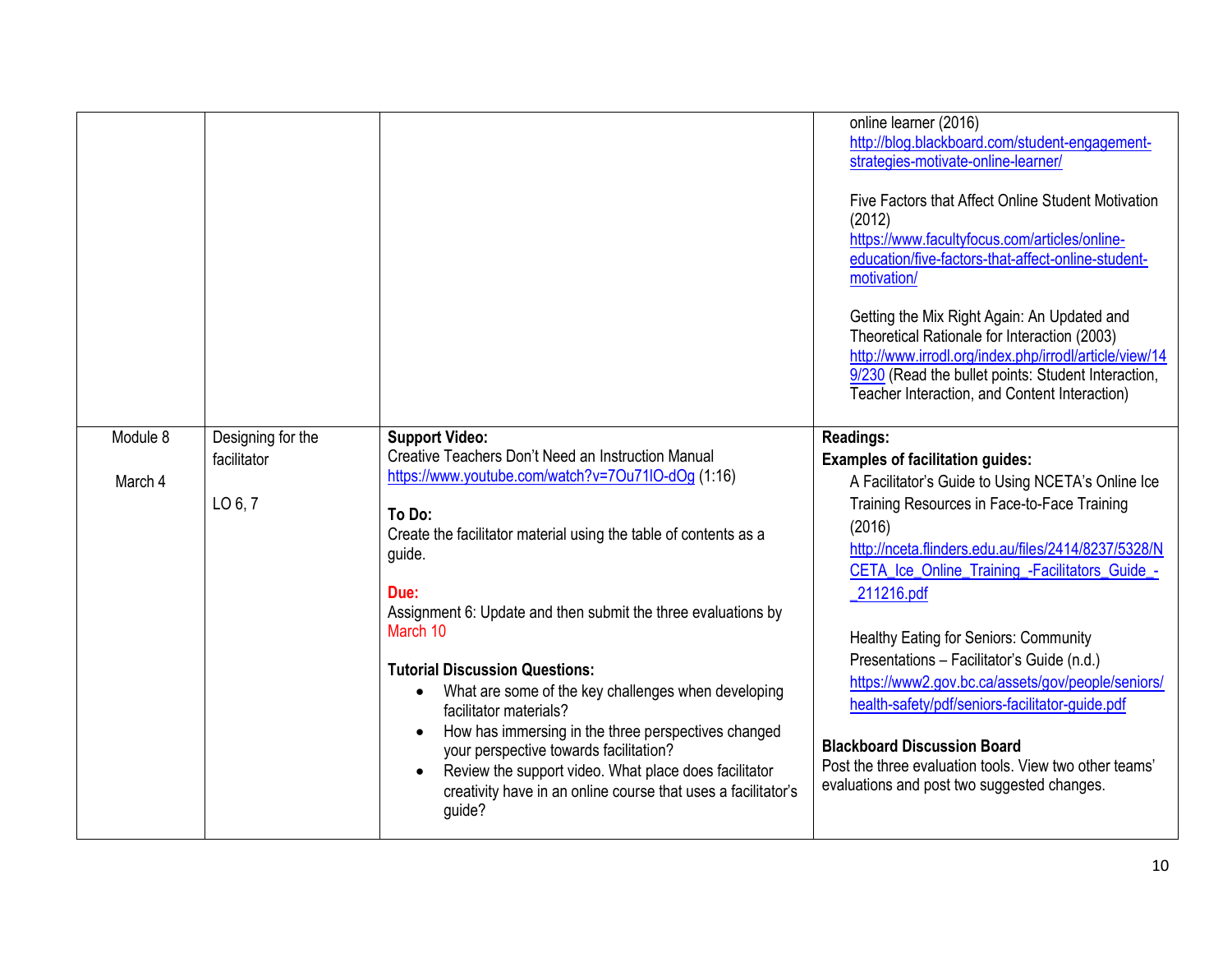| Module 9  | Pilot testing the course | To Do:                                                                                                 | <b>Readings:</b>                                                                                                                      |
|-----------|--------------------------|--------------------------------------------------------------------------------------------------------|---------------------------------------------------------------------------------------------------------------------------------------|
|           | LO 6, 7                  | Continuing refining your course. Revise the three evaluation tools                                     | Rogers, M. L. (2017, October 24). When is it time                                                                                     |
| March 11  |                          | <b>Tutorial Discussion Questions:</b>                                                                  | to revise my online course? The National Teaching                                                                                     |
|           |                          |                                                                                                        | & Learning Forum, 26(6), p. 4-6. doi:                                                                                                 |
|           |                          | What are some of the challenges with receiving pilot<br>testing feedback?                              | 10.1002/ntlf.30128                                                                                                                    |
|           |                          | How can we deal with or mitigate the "disruptive" element<br>of implementing feedback from testing?    | How "Good" is your Online Course: Five Steps to<br>Assess Course Quality (2015)<br>https://onlinelearninginsights.wordpress.com/2015/ |
|           |                          | Due:                                                                                                   | 05/26/how-good-is-your-online-course-five-steps-                                                                                      |
|           |                          | Assignment 7: Submit a link to the completed course by Sunday<br>March 17 by 11:55 PM                  | to-assess-course-quality/                                                                                                             |
|           |                          |                                                                                                        | ID/User Testing for e-Learning Courses (2014)                                                                                         |
|           |                          | <b>Tutorial Discussion Questions:</b>                                                                  | https://en.wikiversity.org/wiki/Instructional design/                                                                                 |
|           |                          | Why do we need to pilot test a course?                                                                 | User_testing_of_e-                                                                                                                    |
|           |                          |                                                                                                        | learning_courses/Reviewing_Evaluation_Fundame                                                                                         |
|           |                          |                                                                                                        | ntals                                                                                                                                 |
|           |                          |                                                                                                        |                                                                                                                                       |
| Module 10 | Evaluating the           | To Do:                                                                                                 | <b>Readings:</b>                                                                                                                      |
|           | effectiveness of         | Make final adjustments to your course based on feedback from                                           | Formative Assessment Action Plan (2011)                                                                                               |
| March 18  | instructional materials  | your peers.                                                                                            | http://www.ascd.org/publications/books/111013/ch                                                                                      |
|           | and programs             |                                                                                                        | apters/Creating-a-Formative-Assessment-                                                                                               |
|           |                          | Work on your team's pitch to the HR committee. Presentations<br>take place on March 26 and April 2     | System.aspx                                                                                                                           |
|           |                          | Due:                                                                                                   | Nine Steps to Quality Online Learning (2012)                                                                                          |
|           |                          | Finalized rubrics are due by March 21                                                                  | https://www.tonybates.ca/2012/07/09/nine-steps-                                                                                       |
|           |                          |                                                                                                        | to-quality-online-learning-step-9-evaluate-and-                                                                                       |
|           |                          | <b>Tutorial Discussion Questions:</b>                                                                  | innovate/                                                                                                                             |
|           |                          | Who should participate in formative evaluation? Who<br>$\bullet$                                       |                                                                                                                                       |
|           |                          | should not? Why?                                                                                       | Instructional Design Review Checklist (2013)                                                                                          |
|           |                          | How does a course evaluation impact instructional<br>$\bullet$                                         | https://elearningindustry.com/a-compact-                                                                                              |
|           |                          | design?                                                                                                | instructional-design-review-checklist                                                                                                 |
|           |                          | Explain why or why not an evaluation tool should be<br>created in the first few days of the ID project |                                                                                                                                       |
|           |                          |                                                                                                        | Four Ways to Perform a Post-Course Evaluation                                                                                         |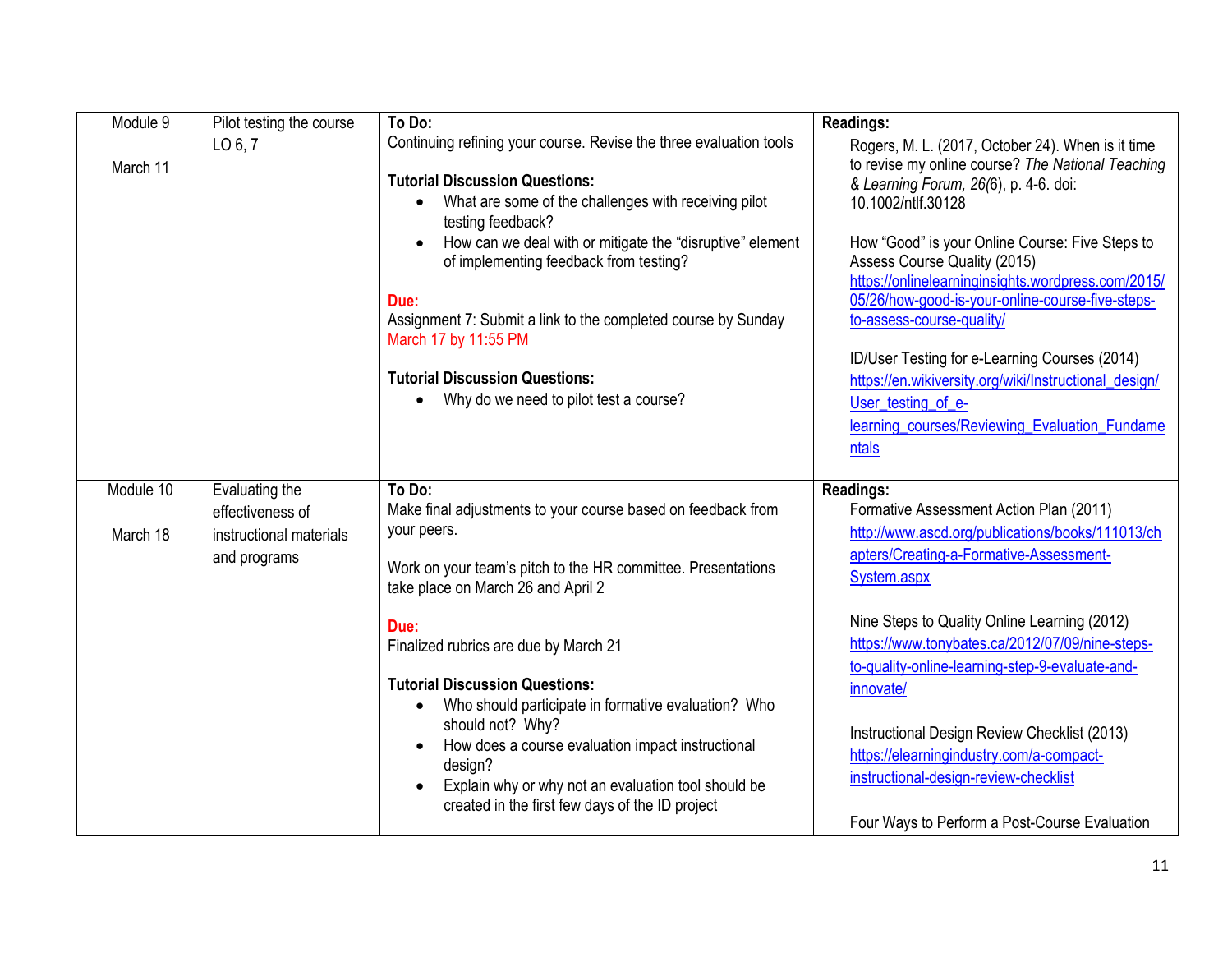|                       |                                                               |                                                                                                                                                                                                                                                                                                                                                        | Analysis (2017) https://elearningindustry.com/how-<br>create-elearning-evaluation-post-course                                                                                                                                                                                                                                                                                                                                                                                                |
|-----------------------|---------------------------------------------------------------|--------------------------------------------------------------------------------------------------------------------------------------------------------------------------------------------------------------------------------------------------------------------------------------------------------------------------------------------------------|----------------------------------------------------------------------------------------------------------------------------------------------------------------------------------------------------------------------------------------------------------------------------------------------------------------------------------------------------------------------------------------------------------------------------------------------------------------------------------------------|
|                       |                                                               |                                                                                                                                                                                                                                                                                                                                                        | <b>Blackboard Discussion Board</b><br>Using the rubrics your team created, test one course<br>provided feedback from the three perspectives (one<br>site, one perspective) and post your feedback for that<br>team in the DB. Each team will be given another team's<br>website to evaluate. Post your rubrics no later than 9<br>PM on March 17. Use the feedback from the other team<br>to make adjustments to your course and your rubrics.<br>Final rubrics are due on March 21 by 9 PM. |
| Module 11<br>March 25 | Redesign: from online to<br>flipped, and blended<br>$LO$ 5, 6 | <b>Support Videos:</b><br>The Basics of Blended Learning:<br>https://www.youtube.com/watch?v=3xMqJmMcME0 (5:50)<br>Flipped Classroom Model: Why, How, and Overview<br>https://www.youtube.com/watch?v=BClxikOq73Q (5:03)<br>Assignment 8: Pitch the course to the HR committee. Fill out and<br>submit the hiring committee form for each presentation | Readings:<br>Blended learning vs. Flipped Learning: Can You<br>Tell the Difference? (2016)<br>https://elearningindustry.com/blended-learning-vs-<br>flipped-learning-can-tell-difference<br>Faculty Focus Report: Blended and Flipped:<br><b>Exploring New Models for Effective Teaching</b><br>(2014) https://www.facultyfocus.com/wp-<br>content/uploads/2014/06/FF-Blended-and-Flipped-<br>SpecialReport.pdf                                                                              |
| Module 12<br>April 1  | Redesign: from f2f to<br>online<br>LO 4                       | To Do:<br>Assignment 8: Pitch the course to the HR committee. Fill out and<br>submit the hiring committee form for each presentation                                                                                                                                                                                                                   | Moving a face-to-Face Course Online without<br>Losing Student Engagement<br>https://www.facultyfocus.com/articles/online-<br>education/moving-face-face-course-online-without-<br>losing-engagement/<br>Key Differences Between Online and Face-to-Face<br>Teaching (Miami University)<br>https://miamioh.edu/academics/elearning/faculty-<br>resources/teaching-with-technology/key-                                                                                                        |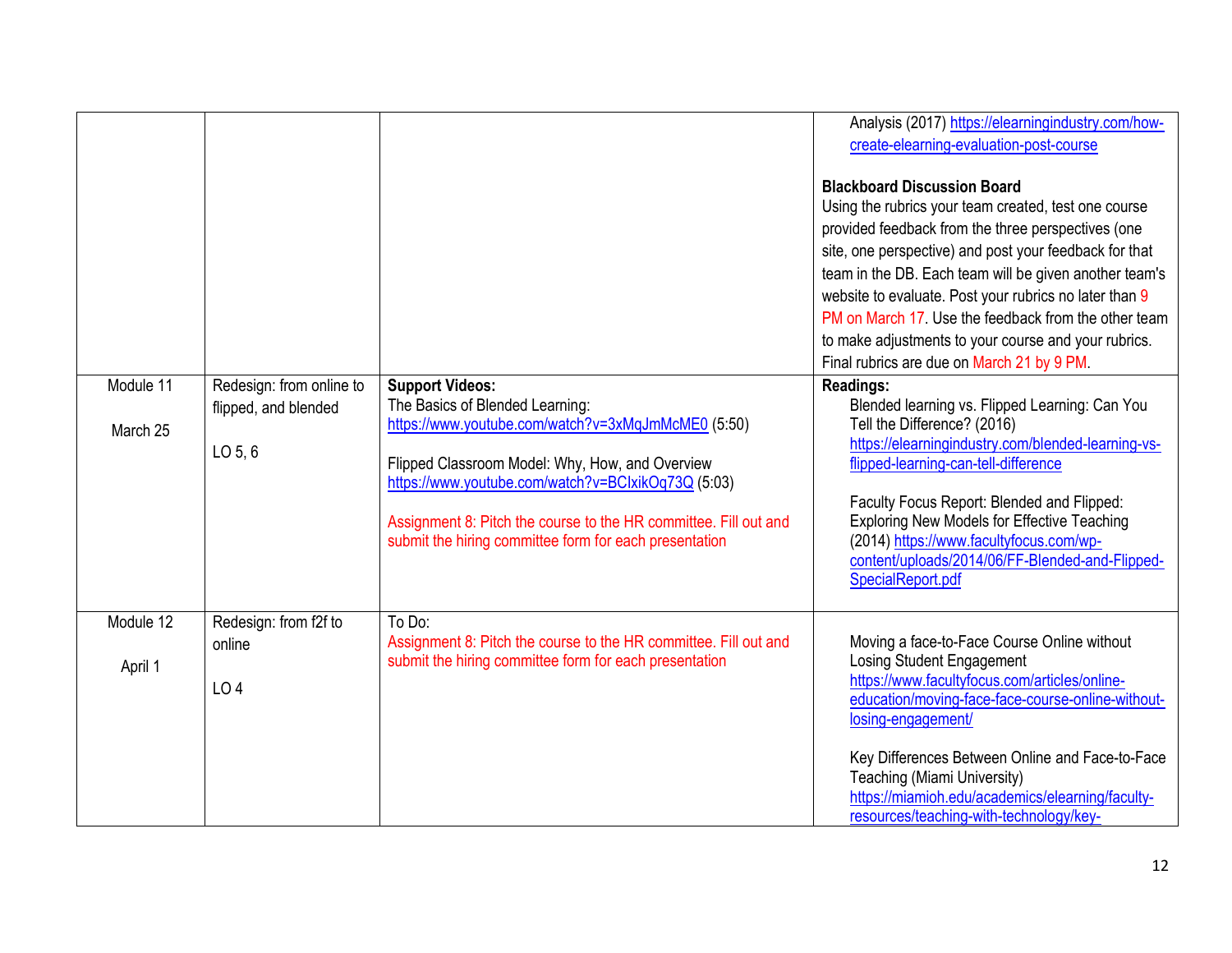|  | differences/index.html                                                                                                                                    |
|--|-----------------------------------------------------------------------------------------------------------------------------------------------------------|
|  | Converting your Course to a Blended Format<br>(Ryerson University)<br>https://www.ryerson.ca/content/dam/lt/instructional/<br>instructor_guide_hybrid.pdf |

NB: It is your responsibility to contact your facilitator if you are going to be absent before a tutorial session or if you have any questions or problems about meeting assignments in advance of the due date.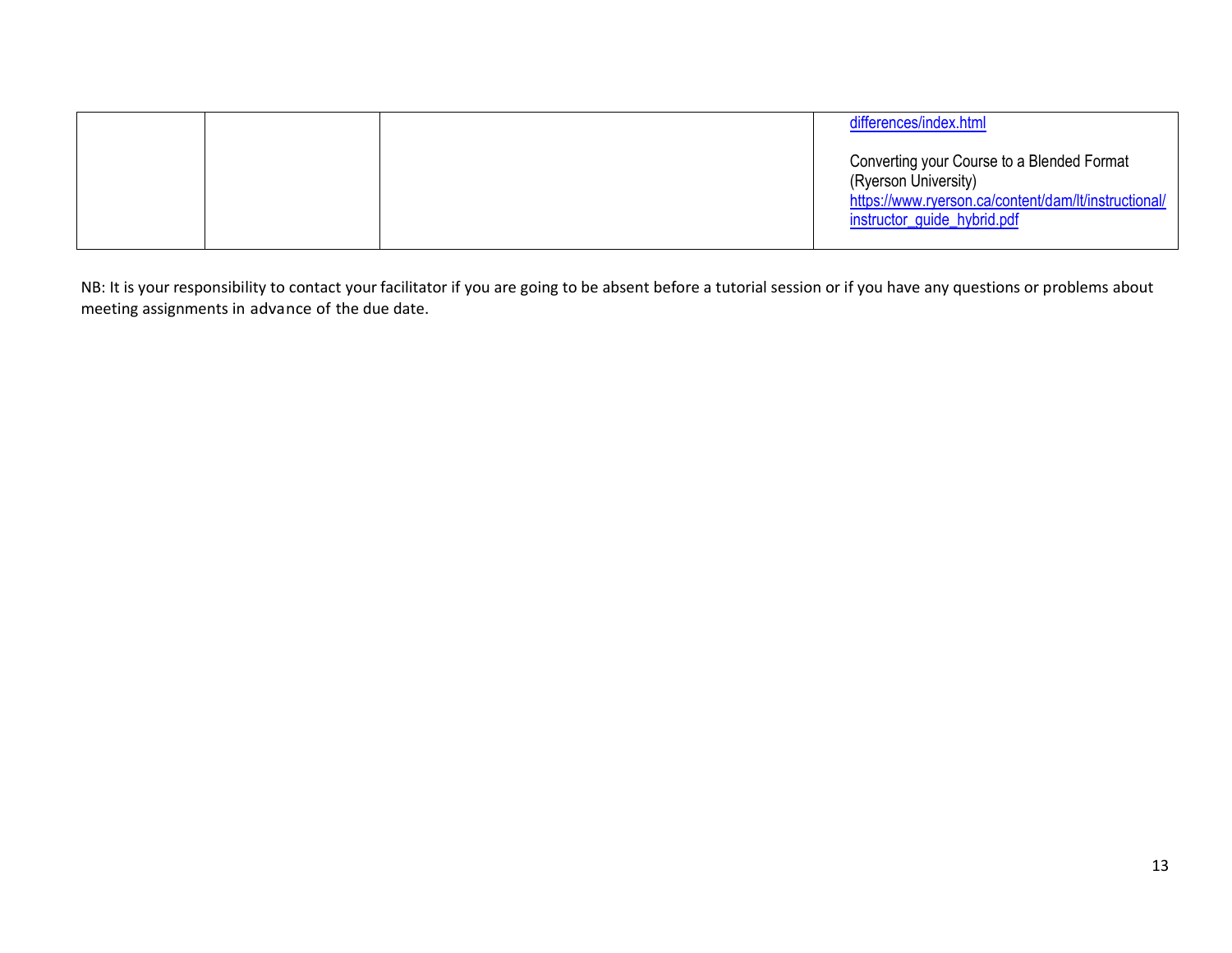# **Assignment Descriptions and Assessment**

The following describes components upon which assessments will be based and provides the value of each component and the criteria. All ideas and resources used that do not originate with you must be cited and referenced using **APA, 6th edition format**.

| <b>Assignment</b>                    | <b>Person</b> | Value | <b>Brief Description and Due Dates</b>                                                                                                                                                                                                                                                                                                                                                                                                                                                                                                                                                                   |
|--------------------------------------|---------------|-------|----------------------------------------------------------------------------------------------------------------------------------------------------------------------------------------------------------------------------------------------------------------------------------------------------------------------------------------------------------------------------------------------------------------------------------------------------------------------------------------------------------------------------------------------------------------------------------------------------------|
| A1 Worksheet 1                       | Team          | 10%   | Provide the following information:<br>Learning platform and other technologies used in the course<br>1.<br>2.<br>Purpose statement<br>3.<br>Describe the typical leaner for this university course<br>Five learning outcomes<br>4.<br>List and describe the 12 weekly themes (modules)<br>5.<br>Choose one theme (module) your team will create<br>6.<br>DUE: Friday January 18 by 9 PM<br>Email the assignment to the facilitator                                                                                                                                                                       |
| A2<br>Worksheet<br><b>Discussion</b> | Individual    | 15%   | Each team member will discuss their team's proposed project with other learners.<br>Peer's will discuss the project for five minutes and then engage in a five Q&A session<br>with others. Peers will be assessed for their knowledge of the team's proposed<br>project and ability to answer questions.<br>DUE: Monday January 21 in the tutorials<br>Email the feedback forms to the facilitator no later than 9 PM on January 25                                                                                                                                                                      |
| A <sub>3</sub><br>Storyboard         | Team          | 10%   | Create a storyboard for a video the team is considering for the module you are<br>developing. . The storyboard should be for a video between five and seven minutes in<br>length. The storyboard must contain an area for the video, the nearly completed<br>script, and production notes.<br>NOTE: This is a pass/fail assignment<br>Due Sunday Feb 3 by 11:55 PM<br>Email the assignment to the facilitator                                                                                                                                                                                            |
| A4<br>Worksheet 2                    | Team          | 10%   | Provide the following information:<br>List and describe eight to ten possible learner activities for the module:<br>1.<br>2.<br>List and describe six possible subtopics that could be made into videos (five<br>to seven minutes)<br>List and describe four types of formative assessment that could be applied<br>3.<br>to the module contents<br>List and describe five types of summative assessment that could be applied<br>4.<br>to the module contents<br>5.<br>Align each assessment to at least two learning outcomes<br>DUE: Friday Feb. 8 by 9 PM<br>Email the assignment to the facilitator |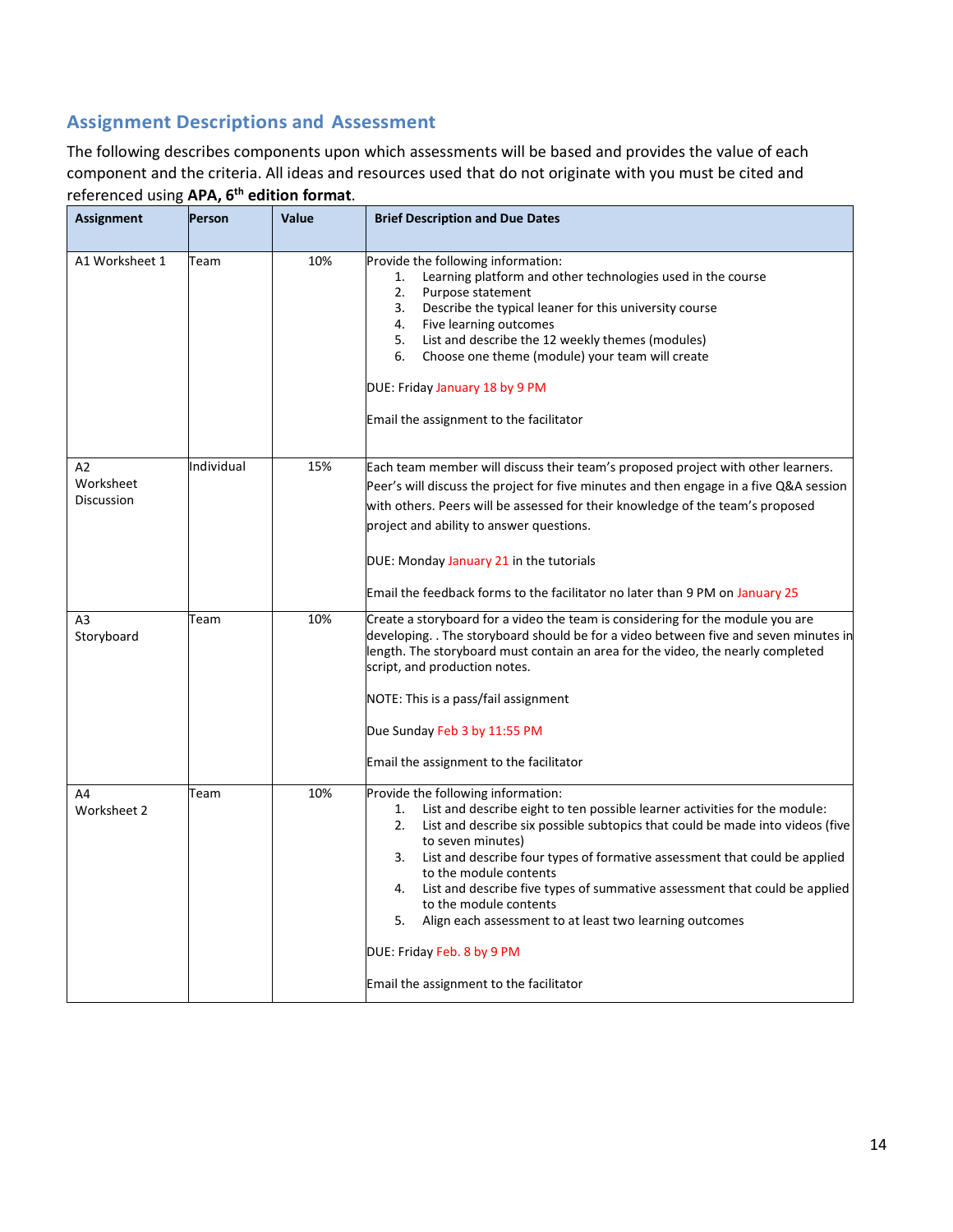| A <sub>5</sub><br>Worksheet<br><b>Discussion</b>   | Individual | 15% | Each team member will discuss their team's project with other learners. Peer's will<br>discuss the project for five minutes and then engage in a five Q&A session with<br>others. Peers will be assessed for their knowledge of the team's project and ability to<br>answer questions.<br>DUE: Monday February 11 in the tutorials<br>Email the feedback forms to the facilitator no later than PM February 15                                                                                                                                                                                                                                                                                      |
|----------------------------------------------------|------------|-----|-----------------------------------------------------------------------------------------------------------------------------------------------------------------------------------------------------------------------------------------------------------------------------------------------------------------------------------------------------------------------------------------------------------------------------------------------------------------------------------------------------------------------------------------------------------------------------------------------------------------------------------------------------------------------------------------------------|
| A <sub>6</sub><br><b>Three Evaluation</b><br>Tools | Team       | 10% | Create one evaluation rubric for each perspective:<br>The learners<br>1.<br>The facilitators<br>2.<br>Instructional designers<br>3.<br>NOTE: This is a pass/fail assignment<br>DUE: Friday March 15 by 11:55 PM<br>Please upload the rubric in the discussion board                                                                                                                                                                                                                                                                                                                                                                                                                                 |
| A7 Completed<br>Course Website                     | Team       | 20% | Post a link to the completed ID project. The website will be viewed from the three<br>perspectives. Each team's submitted evaluations will be used as a rubric to grade the<br>course. Submit a link to the final version of the course<br>DUE: Sunday March 17 by 11:55 PM<br>Finalized rubric due: March 21 by 11:55 PM                                                                                                                                                                                                                                                                                                                                                                           |
| A8 The Pitch                                       | Team       | 10% | Using one PowerPoint slide (include course title, purpose statement, and module<br>topic), the team has 5 minutes to explain why their team should be hired (the focus<br>is on the ID skills of the team, not the course). The team will then have 10 minutes to<br>answer questions from the HR committee about how they applied their skills to the<br>course created. Each team members is encouraged to discuss what they brought to<br>the team, how they added to the project and skills the ID skills they acquired<br>throughout the semester.<br>DUE: Monday March 25 and Monday April 1 in the tutorials<br>Hiring committee evaluations due by Wednesday March 27 and Wednesday April 3 |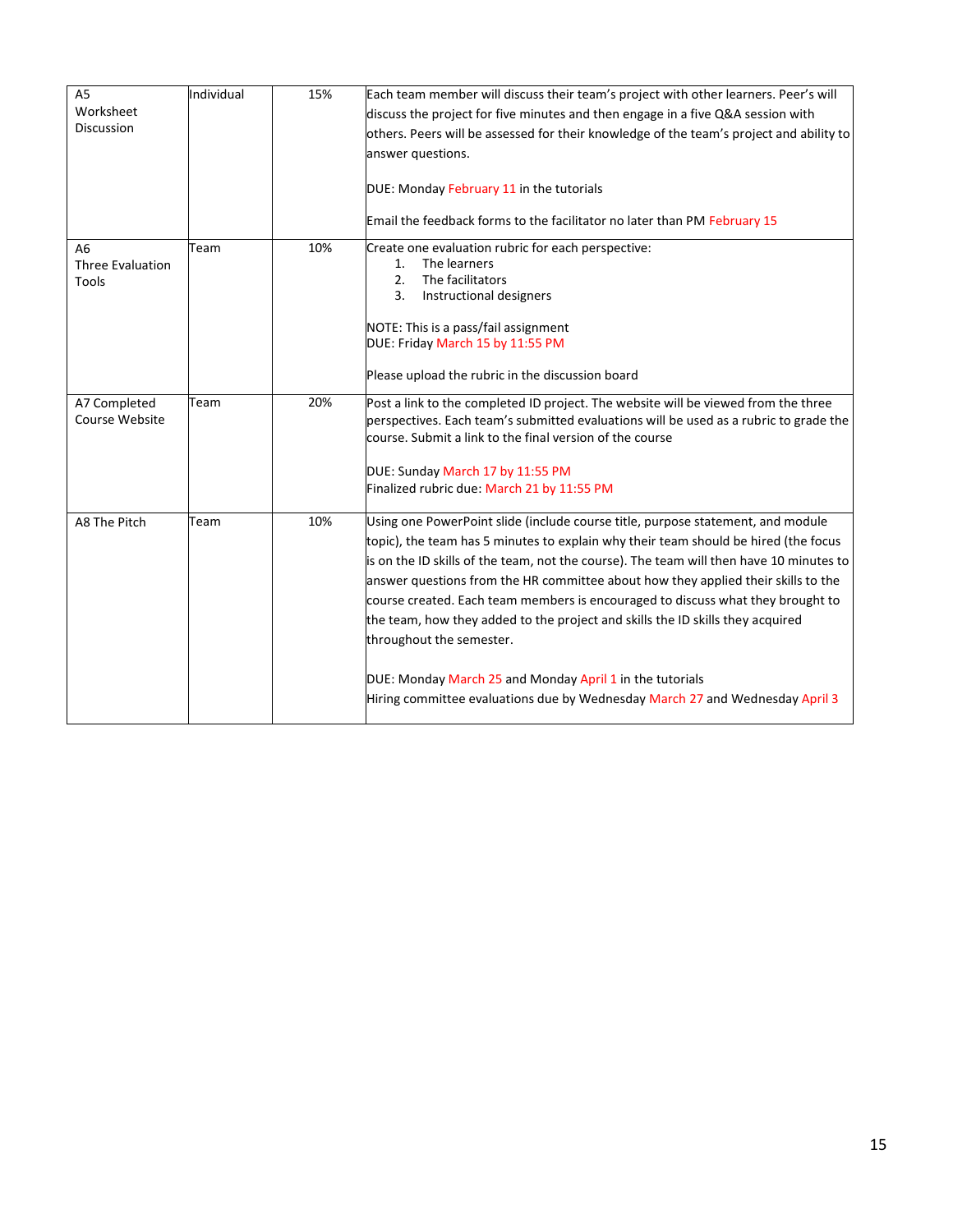# **UOIT Grading**

All assignments are graded using letter grades

|           | Grade Percentage | Grade<br>points | Description                                                                                                                                                                                                                                        |
|-----------|------------------|-----------------|----------------------------------------------------------------------------------------------------------------------------------------------------------------------------------------------------------------------------------------------------|
| $A+$      | 90 to 100        | 4.3             | Excellent. Strong evidence of originality and independence of thought;                                                                                                                                                                             |
| А         | 85 to 89         | 4               | good organization; capacity to analyze and synthesize; superior grasp of<br>subject matter with sound critical evaluations; evidence of extensive<br>knowledge base; and an outstanding ability to communicate.                                    |
| А-        | 80 to 84         | 3.7             |                                                                                                                                                                                                                                                    |
| B+        | 77 to 79         | 3.3             | Good. Substantial knowledge of subject matter; some evidence of<br>organization and analytic ability; a moderate degree of originality and                                                                                                         |
| B         | 73 to 76         | 3               | independence of thought; reasonable understanding of relevant issues;<br>evidence of familiarity with literature; and an ability to communicate clearly                                                                                            |
| <b>B-</b> | 70 to 72         | 2.7             | and fluently.                                                                                                                                                                                                                                      |
| $C+$      | 67 to 69         | 2.3             | Adequate. Student is profiting from his or her university experience; an<br>acceptable understanding of the subject matter; ability to develop                                                                                                     |
| C         | 60 to 66         | 2               | solutions to simple problems in the material; some ability to organize and<br>analyze ideas; and an ability to communicate adequately.                                                                                                             |
| D         | 50 to 59         | $\mathbf{1}$    | Marginal. Some evidence that critical and analytic skills have been<br>developed; rudimentary knowledge of the subject matter; and significant<br>weakness in the ability to communicate.                                                          |
| F         | 0 to 49          | 0               | Inadequate. Little evidence of even a superficial understanding of subject<br>matter; weakness in critical and analytic skills; limited or irrelevant use of<br>literature; failure to complete required work; and an inability to<br>communicate. |

# **Assignment Policies**

Assignment criteria are specified in the detailed assignment descriptions. Read them carefully to be sure that you have fulfilled all aspects of the requirements. Assignments are DUE ON THE DAY indicated. Late assignments will be handled as follows:

#### **Non-negotiated Late Assignment**

An assignment that has been posted late without prior agreement between the learner and the facilitator to extend the time for the assignment to be handed in will be considered a non-negotiated late assignment and will be assigned a grade of zero.

#### **Negotiated Late Assignment**

An assignment that has been handed in late in accordance with a mutually agreed deadline and penalty (if applicable) will be considered a negotiated late assignment and will be marked in accordance with the mutually agreed terms.

#### **Extenuating Circumstances**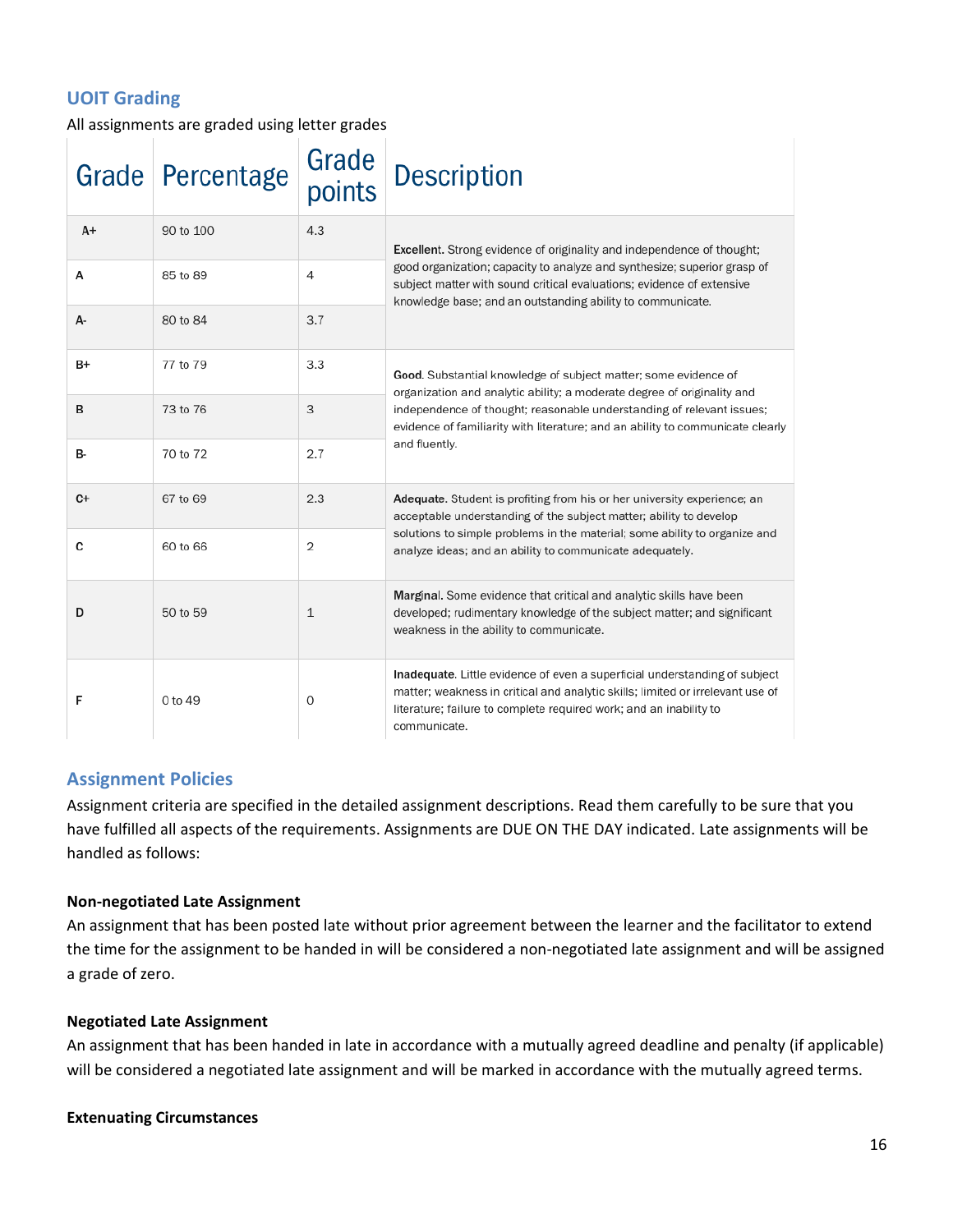The professor will consider individually, rare extenuating circumstances, which may cause an assignment to be late. Examples of extenuating circumstances include hospitalization, death of a loved one, traffic accidents, etc. The learner must provide documentation to validate the extenuating circumstance. It will be at the professor's discretion to work out the extension in this situation.

#### **Overview of the Instructional Design Project**

The instructional design project is **worth 55%** of the final grade. This project affords you opportunity to demonstrate your mastery of the ID process. The project will be build step-by-step with course activities and assignments that will guide you in the processes to aid your team with building components of the final project.

Working in teams consisting of four peers, create an outline for a 12-week course and fully develop one module. The course is facilitator led synchronous/asynchronous course. Your team will post the finished product online. It should include online activities, a facilitator guide, handouts, required readings, videos, assessments, and other instructional materials.

The completed module should address specific, measureable objectives, and involve learner interaction. It should include content examples and practice activities that will cover approximately 50 minutes of instructional time, including one video (five to seven minutes in length) and at least one interactive component.

**Important**: Pick a topic that is fun, not too technical, and one that all team members would consider themselves "experts." Our focus this semester will be on the design processes, so there will not be time for you to learn about the topic you are using. The facilitator must approve all topics.

The ID project has three milestones: two completed worksheets, evaluation tool, and the completed website. The three milestones are aligned with peer-to-peer discussions about the project.

The completed project will be available to learners via the Internet, and must be live and ready for peers to trial by March 17. Additionally, facilitator support materials must be included, as this is an asynchronous/synchronous project. Clearly state the role the facilitator will have, and include all material needed for the facilitator to help learners succeed. This will include all learning materials, such as facilitator note, questions to ask learners, and assessment rubrics, and all technical information, such as login steps, how to post information, and how to contact learners. To successfully complete the project, you are required to maintain three perspectives: the learners, the facilitator, and the instructional designer.

#### **Detailed Assignment Descriptions and Rubrics**

#### **Assignment 1: Worksheet 1**

**Team assignment – 10%** Due date: Jan 18 by 9 PM Email to the facilitator

The worksheet will be used to help teams create the foundation of their **online** course. The course is synchronous and asynchronous and is modeled after the courses in the AEDT program. The worksheet includes important information, such as the purpose statement, learner description, five learning outcomes, performance objectives, and list of weekly modules. The purpose of this assignment is to lay a solid foundation and provide direction to the team as they work on completing the course design. This is a team assignment. All team members will receive the same team mark. The completed worksheet must be uploaded in the team's shared Google folder no later than Jan 18, by 9 PM. This assignment is valued at 10% of the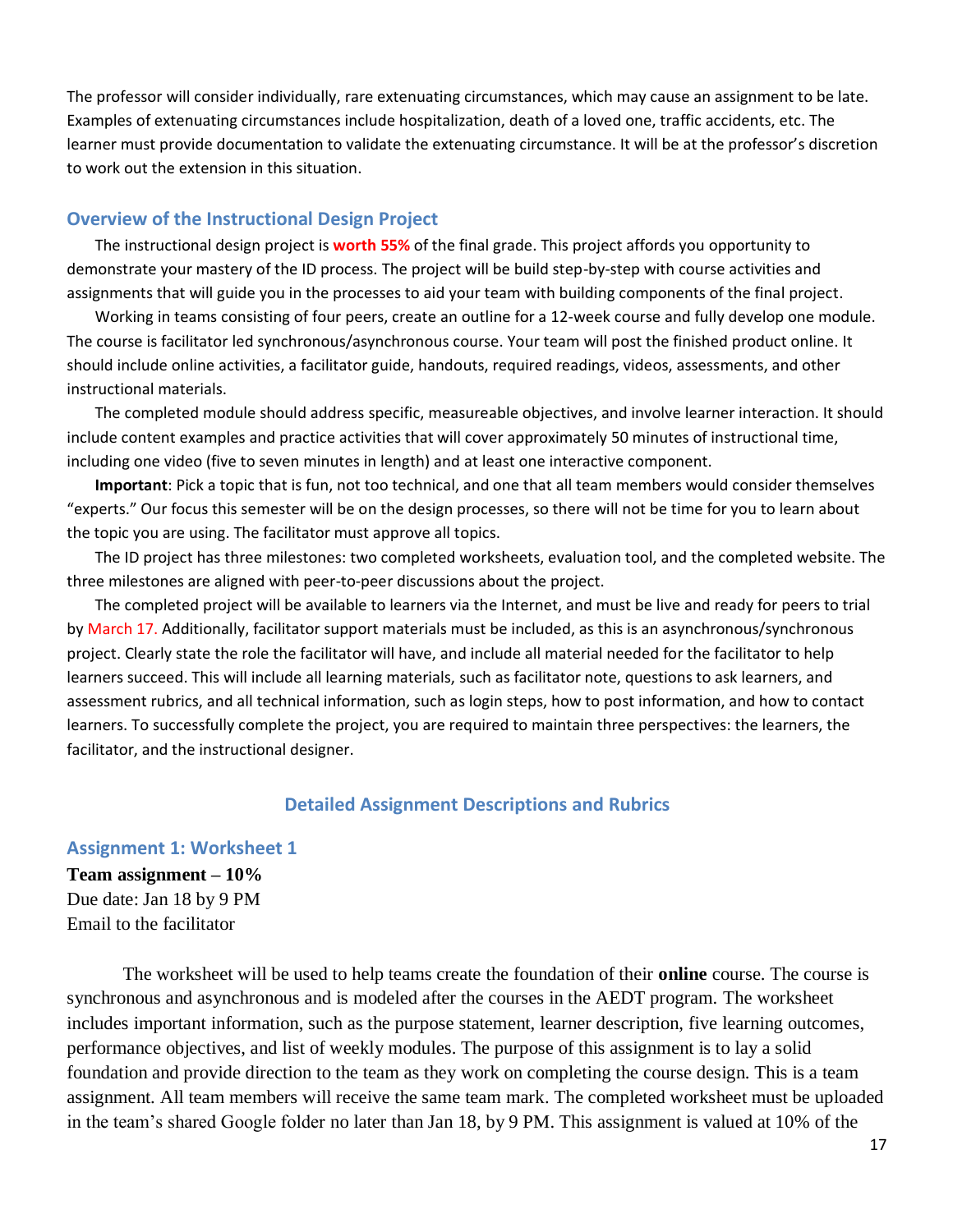final grade. Email the completed rubrics to the facilitator.

Course topic:

Learning platform and other technologies used in the course:

Purpose statement:

Describe the typical leaner for this university course:

Five learning outcomes:

List and describe 12 weekly themes (modules):

Choose one theme (module) your team will create. Important: The chosen module must be in weeks 4 to 12:

|                     |               | WOrksheet 1 Rubric  |                       |
|---------------------|---------------|---------------------|-----------------------|
|                     | Complete with | Partially complete  | Incomplete section or |
|                     | good details  | and/or some details | missing good details  |
|                     |               | present             |                       |
| Learning platform   |               |                     |                       |
| and other           |               |                     |                       |
| technologies        |               |                     |                       |
| Purpose statement   |               |                     |                       |
| Learner description |               |                     |                       |
| 5 learning outcomes |               |                     |                       |
| List 12 modules     |               |                     |                       |
|                     |               |                     |                       |
|                     | Complete      |                     | Incomplete            |
| Chosen module       |               |                     |                       |

# **Worksheet 1 Rubric**

# **Assignment 2: Worksheet 1 Discussion**

**Individual assignment – 15%** Discussion date: Jan 21 in the tutorials Feedback date: Jan 25 by 9 PM Email to facilitator

In small groups, each team member will discuss their team's proposed project with other learners. Peer's will discuss the project for five minutes and then engage in a five Q&A session with others. Peers should make notes of any suggested changes to the project that results from the Q&A session. Additionally, each peer will be assessed for their knowledge of the team's proposed project and ability to answer questions.

Feedback instructions: Highlight the areas in the rubric that best describes the peer's knowledge.

Email the completed rubrics to the facilitator. Assessors that submit feedback forms after the deadline will be docked 7% from the feedback the assessor has received from their peers. Feedback forms submitted after Jan 28 will not be accepted and the assessor will receive 0% for the assignment.

Use the following rubric for feedback:

| 50<br>$\sim$<br>니디니디니? | name: | . |
|------------------------|-------|---|
|------------------------|-------|---|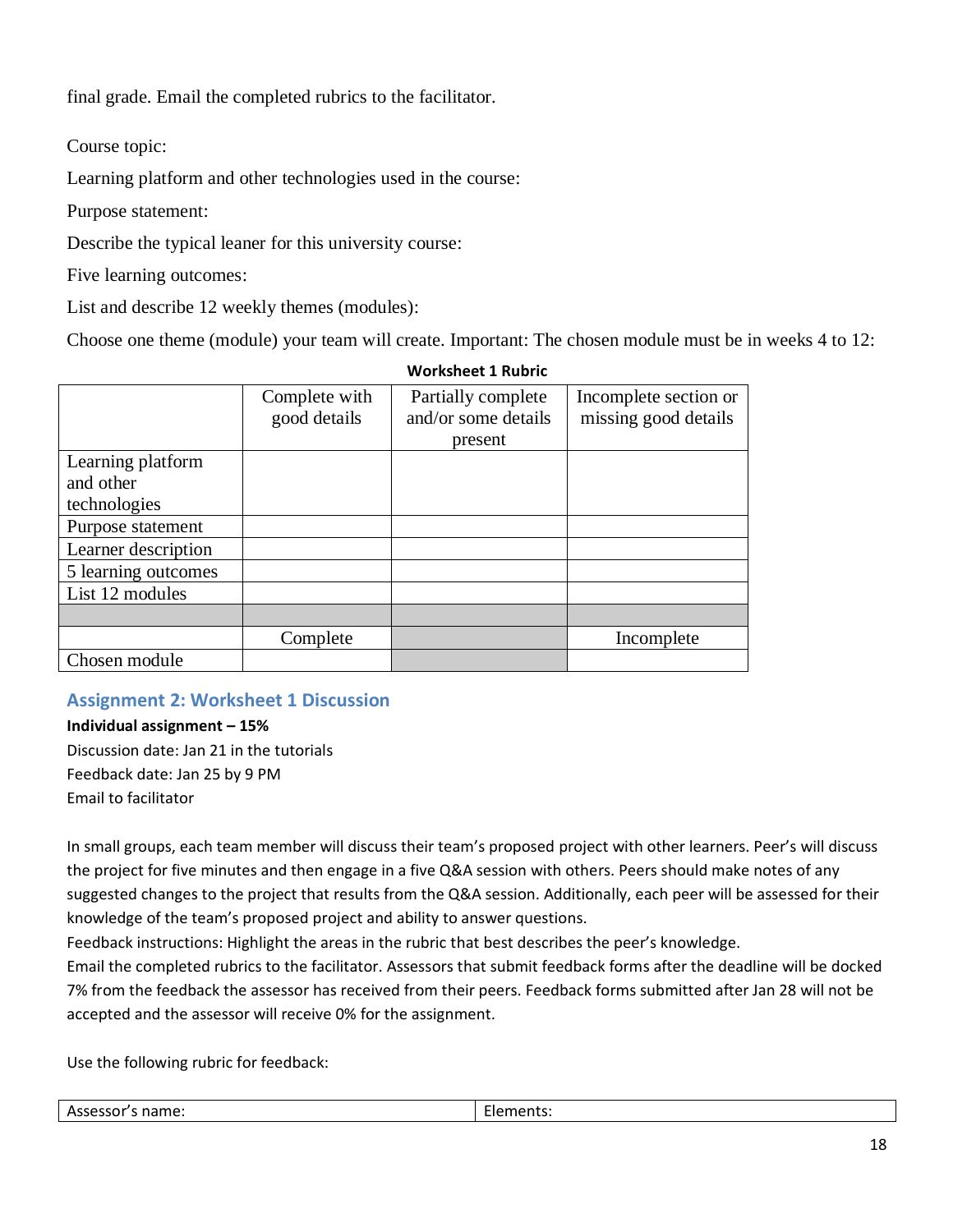| Peer's name:                             | Learning platform and other technologies used in the   |  |
|------------------------------------------|--------------------------------------------------------|--|
|                                          | course                                                 |  |
| Peer's team #                            | Purpose statement                                      |  |
|                                          | Describe the typical leaner for this university course |  |
| Discussion date: Jan 21 in the tutorials | Five learning outcomes                                 |  |
| Feedback due: Jan 25 by 9 PM             | List and describe the 12 weekly themes (modules)       |  |

| <b>Criterion</b> | Inadequate        | <b>Marginal</b>   | Adequate           | Good              | <b>Excellent</b>  |
|------------------|-------------------|-------------------|--------------------|-------------------|-------------------|
| Peer's insights  | Did not provide   | Stated the        | Described the      | Discussed the     | Clearly           |
|                  | the purpose; did  | purpose of the    | purpose;           | purpose of the    | articulated the   |
|                  | not explain many  | course; lists the | described          | course;           | purpose of the    |
|                  | elements of the   | elements of the   | elements of the    | discussed and     | course;           |
|                  | course; inability | course; able to   | course; links some | linked all        | articulated the   |
|                  | to link elements; | link a few        | elements;          | elements to the   | five elements     |
|                  | displays          | elements;         | provided some      | course; provided  | individually and  |
|                  | inadequate        | provided few      | details that       | good details that | holistically;     |
|                  | knowledge of      | details that      | explains the       | explains the      | provided          |
|                  | course            | explains the      | course             | course            | excellent details |
|                  |                   | course            |                    |                   | that explains the |
|                  |                   |                   |                    |                   | course            |
| <b>Answering</b> | Was not able to   | Answered some     | Answered           | Answered          | Answered          |
| questions        | adequately        | questions but     | questions with an  | questions with    | questions with    |
|                  | answer            | revealed only     | acceptable         | substantial       | very good to      |
|                  | questions about   | rudimentary       | understanding of   | knowledge of      | excellent         |
|                  | the course        | knowledge of the  | the course         | the course        | knowledge of      |
|                  |                   | course            |                    |                   | the course        |

# **Assignment 3: Storyboard**

**Team assignment – 10%** Due date: Feb 3 11:55 PM Email to the facilitator

Create a storyboard for a video the team is considering for the module you are developing. Use the information provided in Module 5 and your team's research into storyboarding to discover how to create the storyboard. Do not create the video. The storyboard should be for a video between five and seven minutes in length.

This is a pass/fail assignment based on whether or not it contains sufficient details to produce video. The storyboard must contain an area for the video, the nearly completed script, and production notes. The following rubric will be used:

| Video sketch           | Complete with good details | Incomplete or missing details                              |
|------------------------|----------------------------|------------------------------------------------------------|
| Rough, detailed script |                            | Complete with good details   Incomplete or missing details |
| Production notes       | Complete with good details | Incomplete or missing details                              |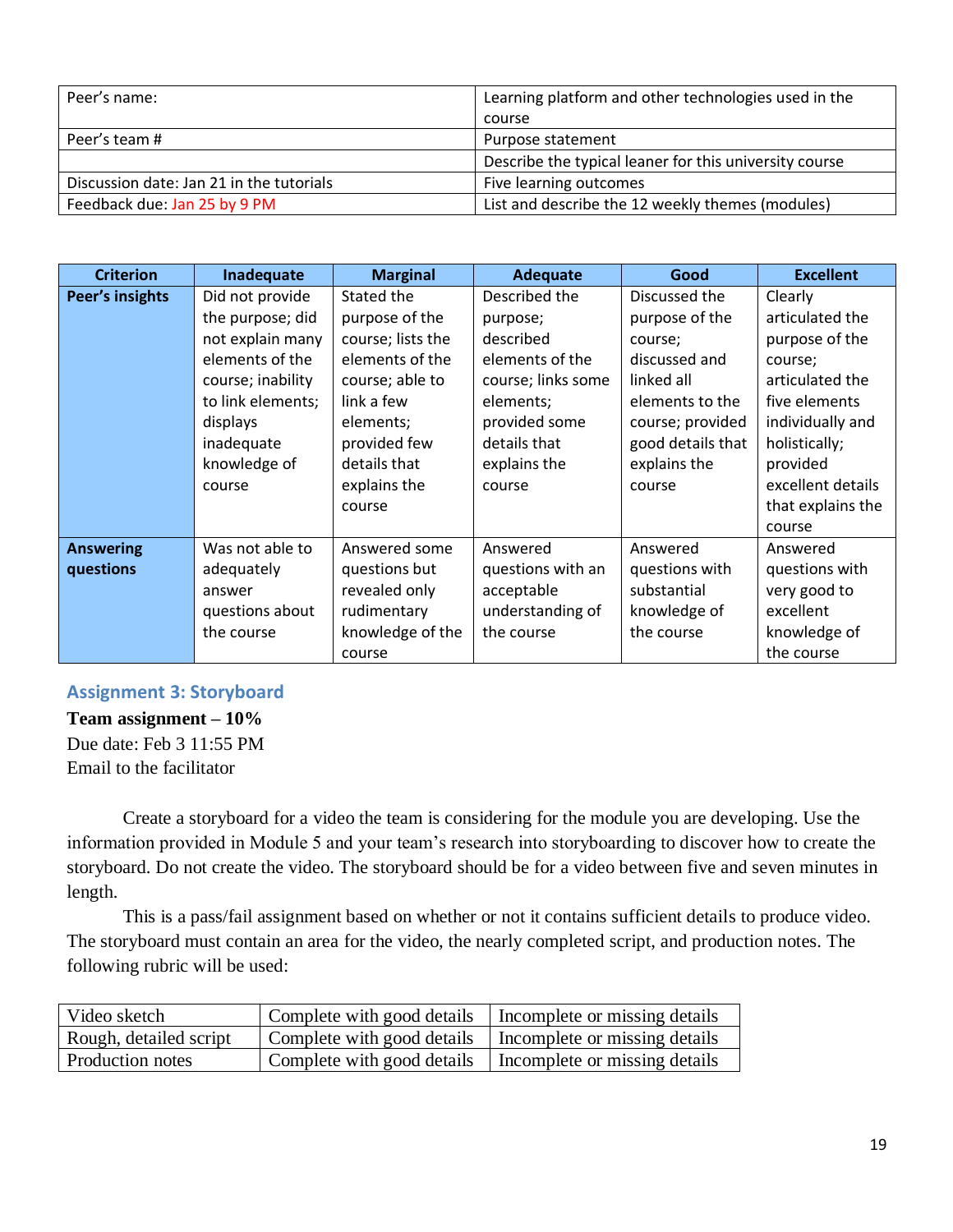#### **Assignment 4: Worksheet 2**

**Team assignment – 10%** Due date: Feb 8 by 9 PM Upload to team's Google folder

The worksheet will be used to help teams design and build content for their online course. The items in the worksheet encourage team members to brainstorm content ideas, including different types of assessment. The purpose of this assignment is aid the team with by first thinking broadly, then narrow down to the essential content of the course based on the team's learning outcomes. This is a team assignment. All team members will receive the same team mark. The team will choose one module to develop as an exemplar for other modules. The chosen module must be in weeks 4 to 12.

- 1. List and describe eight to ten possible learner activities for the module
- 2. List and describe six possible subtopics that could be made into short videos
- 3. List and describe four types of formative assessment that could be applied to the module's contents
- 4. List and describe four types of summative assessment that could be applied to the module's contents
- 5. Align each formative and summative assessment to at least two learning outcomes

The completed worksheet must be posted in the team's shared Google folder no later than Feb 8 by 9 PM. This assignment is valued at 10% of the final grade.

|                         | Complete with | Partially complete  | Incomplete section or |
|-------------------------|---------------|---------------------|-----------------------|
|                         | good details  | and/or some details | missing good details  |
|                         |               | present             |                       |
| Eight to ten activities | Complete      | Partial             | Incomplete            |
| Six possible videos     | Complete      | Partial             | Incomplete            |
| Four summative          | Complete      | Partial             | Incomplete            |
| assessments             |               |                     |                       |
| Aligns with two         | Complete      | Partial             | Incomplete            |
| learning objectives     |               |                     |                       |
| Four formative          | Complete      | Partial             | Incomplete            |
| assessments             |               |                     |                       |
| Aligns with two         | Complete      | Partial             | Incomplete            |
| learning objectives     |               |                     |                       |

#### **Worksheet 1 Rubric**

#### **Assignment 5: Worksheet 2 Discussion**

**Individual assignment – 15%** Discussion date: Feb 11 in the tutorials Feedback date: Feb 15 by 9 PM Email to facilitator

In small groups, each team member will discuss their team's proposed project with other learners. Peer's will discuss the project for five minutes and then engage in a five Q&A session with others. Peers should make notes of any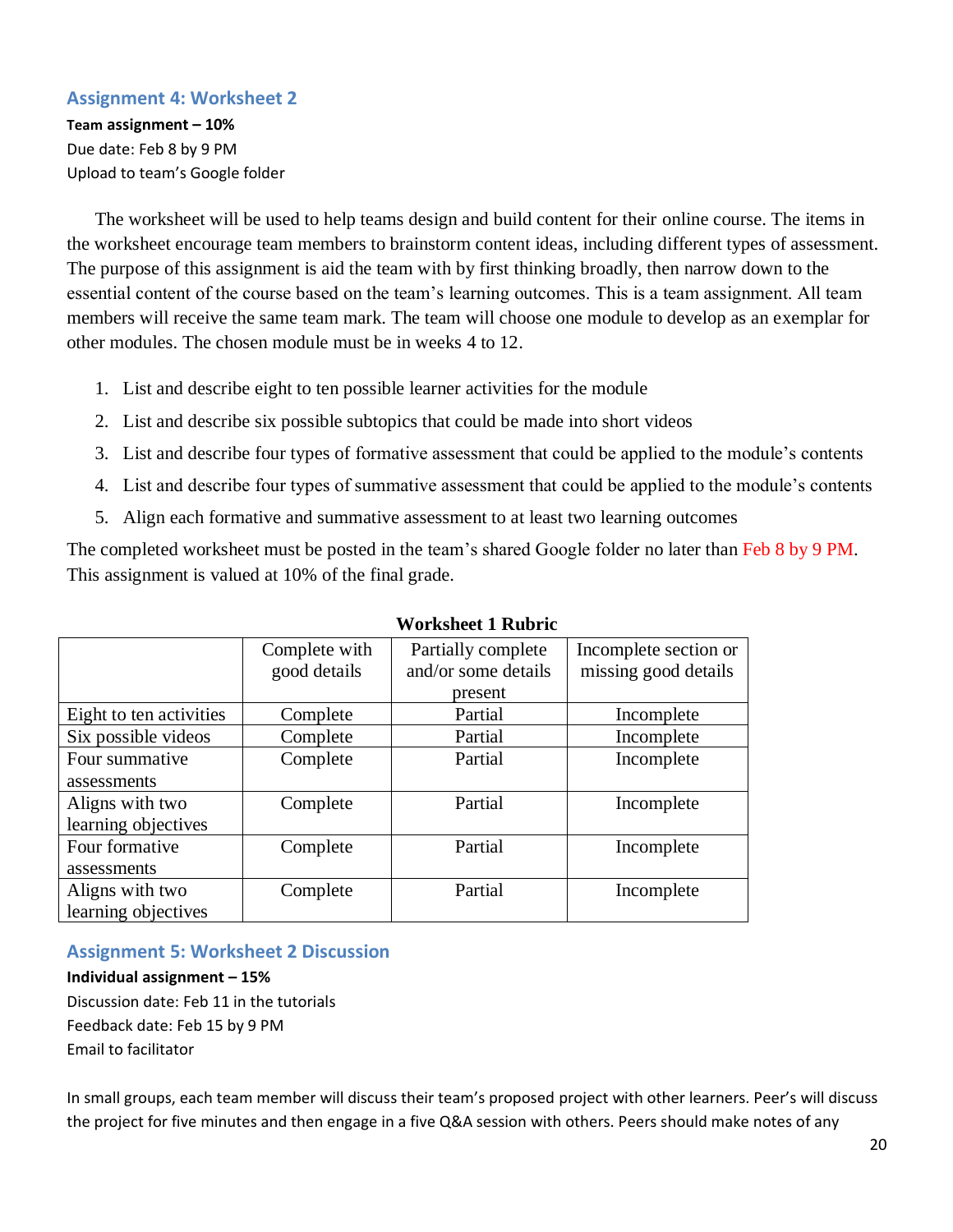suggested changes to the project that results from the Q&A session. Additionally, each peer will be assessed for their knowledge of the team's proposed project and ability to answer questions.

Feedback instructions: Highlight the areas in the rubric that best describes the peer's knowledge.

Email the completed rubrics to the facilitator. Assessors that submit feedback forms after the deadline will be docked 7% from the feedback the assessor has received from their peers. Feedback forms submitted after Feb 18 will not be accepted and the assessor will receive 0% for the assignment.

Use the following rubric for feedback:

| Assessor's name:                        | Elements:                  |  |
|-----------------------------------------|----------------------------|--|
| Presenter's name:                       | Eight to ten activities    |  |
| Presenter's team #                      | Six possible videos        |  |
|                                         | Four summative assessments |  |
| Discussion date: Feb 11 in the tutorial | Four formative assessments |  |
| Feedback due: Feb 15 by 9 PM            |                            |  |

| <b>Criterion</b> | Inadequate       | <b>Marginal</b>  | Adequate          | Good           | <b>Excellent</b>  |
|------------------|------------------|------------------|-------------------|----------------|-------------------|
| Peer's insights  | Did not provide  | Lists the        | Described the     | Discussed the  | Clearly           |
|                  | an explanation   | elements of the  | elements of the   | elements;      | articulated the   |
|                  | for many         | course; provided | course; provided  | provided good  | elements;         |
|                  | elements of the  | few details that | some details that | details that   | provided          |
|                  | course; displays | explains the     | explains the      | explains the   | excellent details |
|                  | inadequate       | elements         | elements          | elements       | that explains the |
|                  | knowledge of the |                  |                   |                | elements and      |
|                  | elements         |                  |                   |                | the possible uses |
|                  |                  |                  |                   |                | in the course     |
| <b>Answering</b> | Was not able to  | Answered some    | Answered          | Answered       | Answered          |
| questions        | adequately       | questions but    | questions with an | questions with | questions with    |
|                  | answer questions | revealed only    | acceptable        | substantial    | very good to      |
|                  | about the        | rudimentary      | understanding of  | knowledge of   | excellent         |
|                  | elements         | knowledge of the | the elements      | the elements   | knowledge of      |
|                  |                  | elements         |                   |                | the elements      |

#### **Assignment 6: Evaluation Tools**

**Team assignment – 10% (pass/fail)** Due date: March 11 by 11:55 PM Feedback due date: March 15 by 11:55 PM Upload to the discussion board

Evaluation tools are needed to fully assess the success of the course. The purpose of this assignment is to assist the team members with maintaining the three perspectives and allowing the team the latitude to make adjustments based on peer feedback. This assignment is graded as a pass/fail. See the assignment sheet for additional details. This is a team assignment. All team members will receive the same team mark.

Using the UOIT grading rubric (https://www.uoit.ca/current-students/academics/registration-and-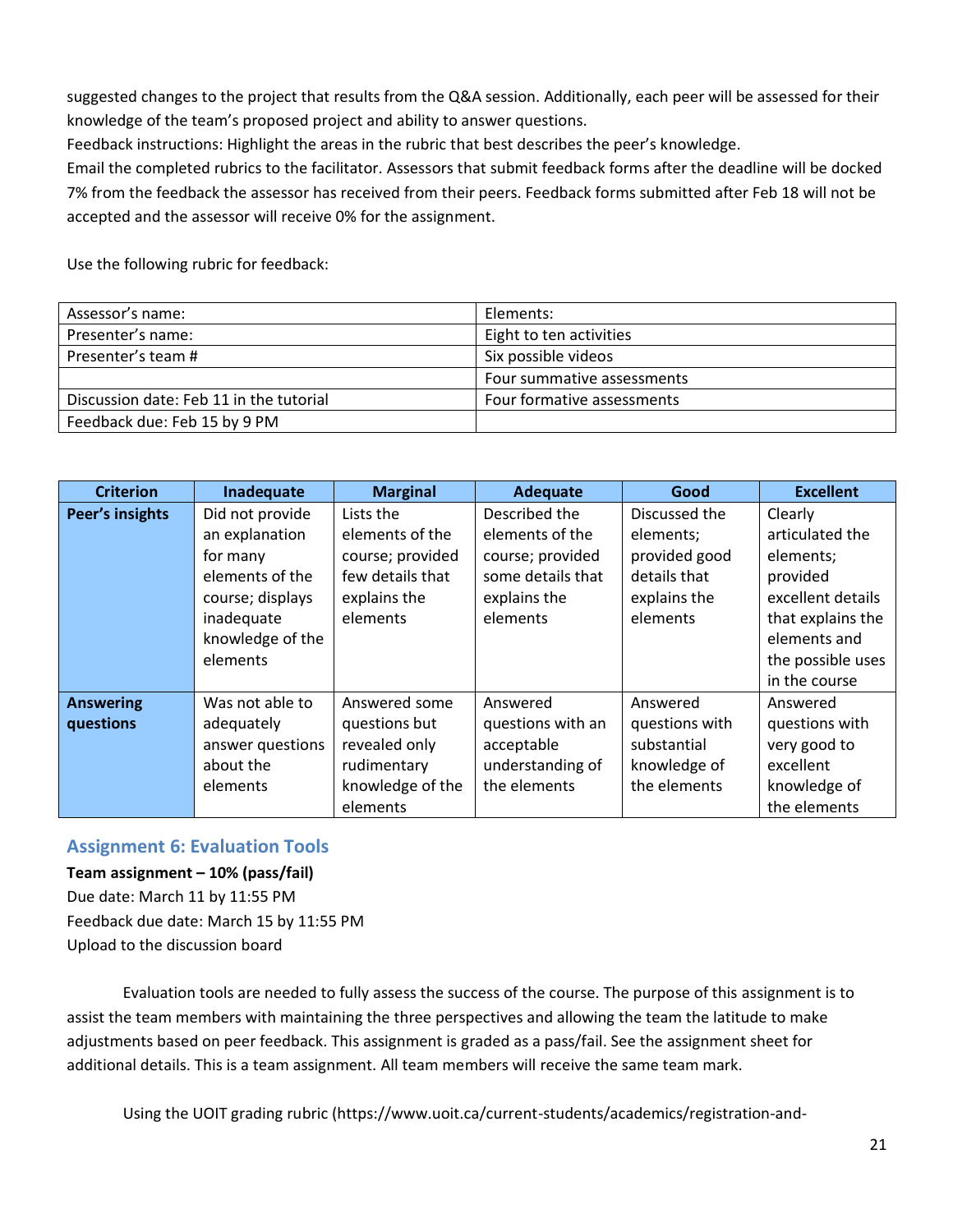records/grading.php or see the AEDT 4140 syllabus) create one evaluation rubric for each of the three perspective. Use 12-point font, Times New Roman, 1-inch margins on four sides. You may use a landscape or portrait page setup. You may use single spacing. The maximum is one page for each of the three evaluations. Use the following prompts to guide your evaluations:

- 4. The learners
	- a. Identify what the learner needs from a course to successfully complete it
	- b. Think of both the content and user experience
- 5. The facilitators
	- a. Identify what information the facilitator would need to guide learners
	- b. Think of the content, the assessments, and the technology
- 6. Instructional designers
	- a. Identify "instructional experiences which make the acquisition of knowledge and skill more efficient, effective, and appealing" (Merrill, Drake, Lacy, Pratt & the ID<sub>2</sub> Research Group, 1966, p. 2)
	- b. Think of the content, user experience (including website design), assessments, and technology

Submitting the assignment: Upload the three rubrics to the discussion board. Also provide a link to course (work in progress is expected). Please post no later than 11:55 PM on March 11.

Grading: This is a pass/fail assignment. A pass is given if the assignment is submitted and adjustments made to the three evaluations based on peer feedback. A fail is given if the assignment is submitted late and revision are not made to evaluations. Two learners from other teams will be assigned to review each rubric and provide actionable feedback. Assigned peers who do not provide feedback by 11:55 PM on March 15 will be docked 5% from their individual mark for the assignment.

#### Reference

Merrill, M. D., Drake, L., Lacy, M. J., & Pratt, J. (1996). Reclaiming instructional design. *Educational Technology, 36*(5), 5–7.

#### **Assignment 7: Completed Course Website**

#### **Team assignment – 20%**

Due date: March 17 by 11:55 PM Final rubrics due date: March 21 by 11:55 PM Share the link to the website in the discussion board

Post a link to the completed ID project. The website will be viewed from the perspectives of the learner, facilitator, and instructional design. Each team's submitted evaluations will be used as a rubric to grade the course. Submit a link to the final version of the course. This is a collaborative team effort, with the grade weight of 20%.

Each online course must contain the following:

• Course title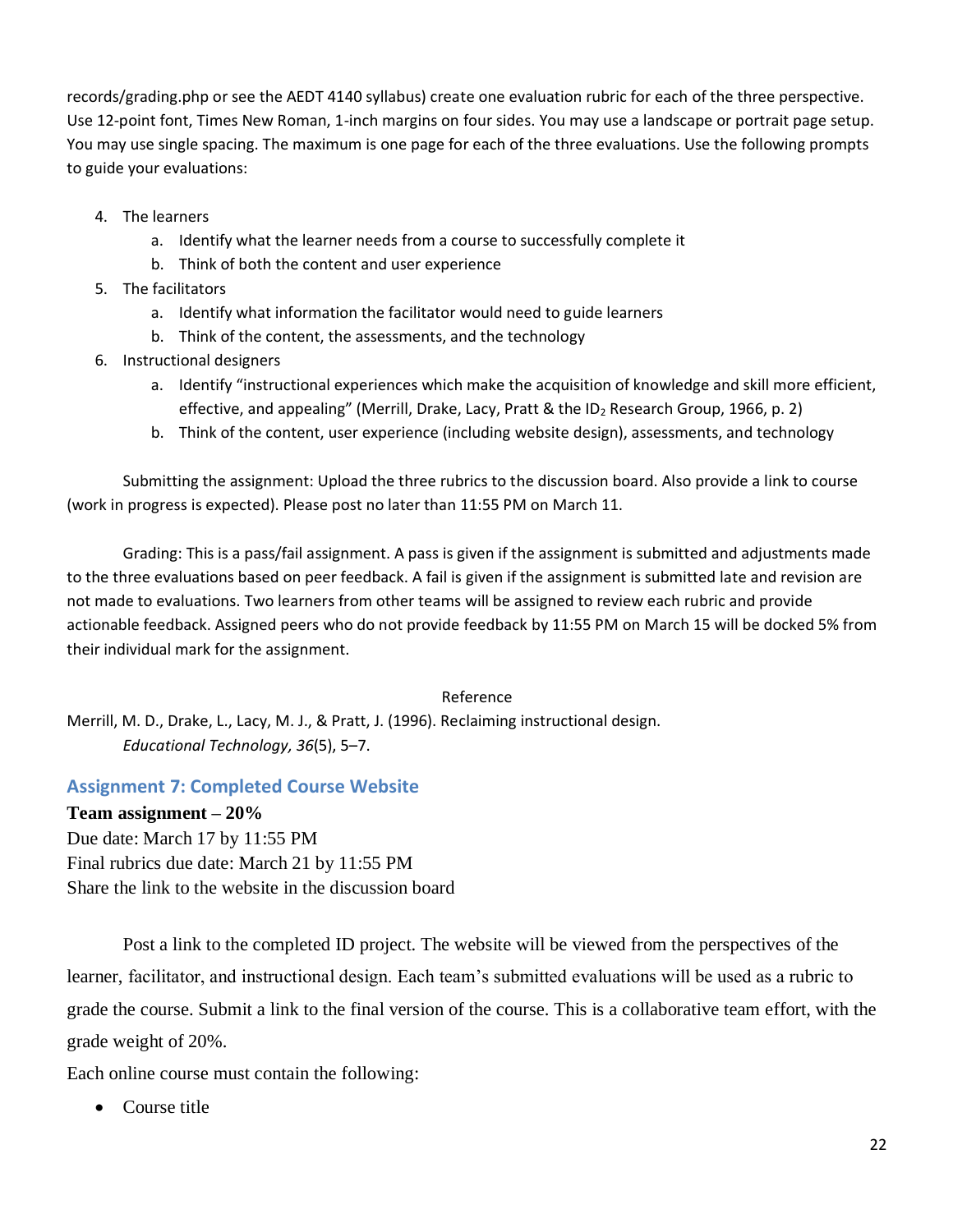- Purpose statement and course description
- Prerequisite and course level
- Five learning outcomes
- List and description of the 12 weekly modules
- Complete instruction for 50 minutes of instruction for one module (modules 4 to 12)
- One complete instructional video (five to seven minutes in length)
- List and description of two videos that could be used for the module
- One short activity (less than 15 minutes) and three discussion prompts for the tutorials
- Four formative assessments, plus a stated alignment with at least two learning outcomes for each assessment
- Four summative assessments, plus a stated alignment with at least two learning outcomes for each assessment
- Complete facilitator material for the module

Important: The team's rubrics adjustments rubrics may take longer than anticipated. The finalized three final rubrics are due by 11:55 PM on March 21. Please upload the three rubrics to the team's Google shared folder.

# **Assignment 8: The Pitch**

#### **Team assignment – 10% (5% for the presentation and 5% for the Q&A)**

Due date: In the tutorial on March 25 or April 1 (depending on the number of teams)

Using one PowerPoint slide (include course title, purpose statement, and module topic), the team has five minutes to explain why their team should be hired (the focus is on the ID skills of the team, not the course). The team will then have 10 minutes to answer questions from the HR and other teams about how they applied their skills to the course created. Each team members is encouraged to discuss what they brought to the team, how they added to the project, and skills the ID skills they acquired throughout the semester.

| Presentation is           | On time (within   | Close to time (plus or | Not aware of time       |  |  |  |  |  |
|---------------------------|-------------------|------------------------|-------------------------|--|--|--|--|--|
| approximately 5           | 15 seconds)       | minus max. 1 minute)   | (exceeds 1 minute, plus |  |  |  |  |  |
| minutes                   |                   |                        | or minus)               |  |  |  |  |  |
| Q&A is approximately      | On time (within   | Close to time (plus or | Not aware of time       |  |  |  |  |  |
| 10 minutes                | 15 seconds)       | minus max. 1 minute)   | (exceeds 1 minute, plus |  |  |  |  |  |
|                           |                   |                        | or minus)               |  |  |  |  |  |
| All team members          | Excellent or good | Adequate or marginal   | Inadequate              |  |  |  |  |  |
| discussed their ID skills |                   |                        |                         |  |  |  |  |  |
| Q&A                       |                   |                        |                         |  |  |  |  |  |
| All team members          | Excellent or good | Adequate or marginal   | Inadequate              |  |  |  |  |  |
| answered questions        |                   |                        |                         |  |  |  |  |  |

#### **The Pitch: Rubric**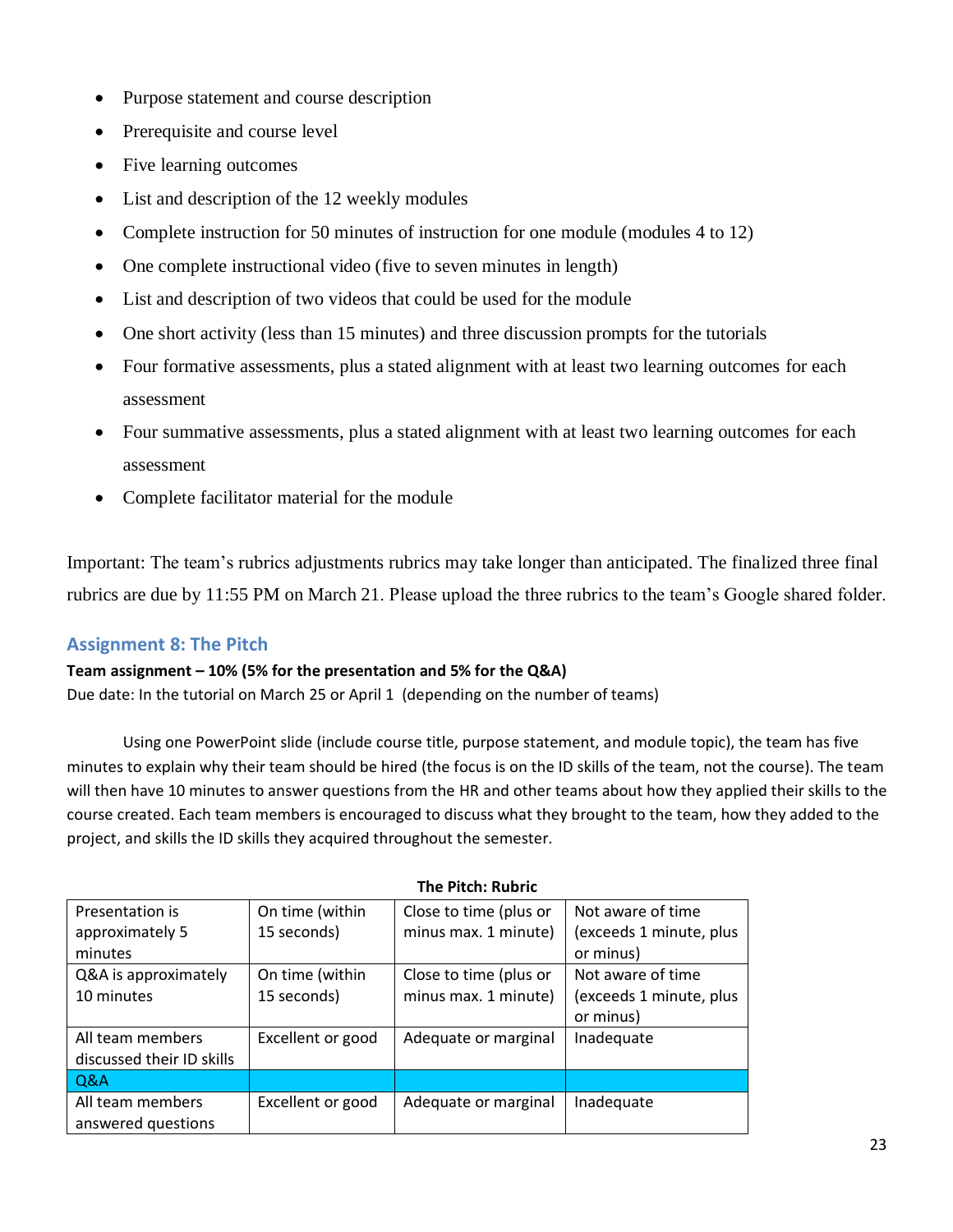| about their ID skills     |              |                   |              |                      |                         |                      |            |
|---------------------------|--------------|-------------------|--------------|----------------------|-------------------------|----------------------|------------|
| All team members          |              | Excellent or good |              | Adequate or marginal |                         | Inadequate           |            |
| asked questions about     |              |                   |              |                      |                         |                      |            |
| ID skills all other teams |              |                   |              |                      |                         |                      |            |
| in the meeting            |              |                   |              |                      |                         |                      |            |
| Poll results              | Hired        |                   | Hired; will  | Hired; will          | Not hired;<br>Hired; on |                      |            |
|                           | immediately  |                   | need minimal | need                 | probation;              |                      | much more  |
|                           | and without  |                   | mentorship   | considerable         |                         | will need<br>work is |            |
|                           | any          |                   |              | mentorship           | considerable            |                      | required   |
|                           | reservations |                   |              |                      | guidance                |                      |            |
| HR results                | Hired        |                   | Hired; will  | Hired; will          | Hired; on               |                      | Not hired; |
|                           | immediately  |                   | need minimal | need                 | probation;              |                      | much more  |
|                           | and without  |                   | mentorship   | considerable         | will need               |                      | work is    |
|                           | any          |                   |              | mentorship           | considerable            |                      | required   |
|                           | reservations |                   |              |                      | guidance                |                      |            |
| Final decision            | Hired        |                   | Hired; will  | Hired; will          | Hired; on               |                      | Not hired; |
|                           | immediately  |                   | need minimal | need                 |                         | probation;           | much more  |
|                           | and without  |                   | mentorship   | considerable         | will need               |                      | work is    |
|                           | any          |                   |              | mentorship           |                         | considerable         | required   |
|                           | reservations |                   |              |                      | guidance                |                      |            |

# **Assignment Policies**

Assignment criteria are specified in the detailed assignment descriptions. Read them carefully to be sure that you have fulfilled all aspects of the requirements. Assignments are DUE ON THE DAY indicated. Late assignments will be handled as follows:

#### Non-negotiated Late Assignment

An assignment that has been posted late without prior agreement between the learner and the facilitator to extend the time for the assignment to be handed in will be considered a non- negotiated late assignment and will be assigned a grade of zero.

#### Negotiated Late Assignment

An assignment that has been handed in late in accordance with a mutually agreed deadline and penalty (if applicable) will be considered a negotiated late assignment and will be marked in accordance with the mutually agreed terms.

#### Extenuating Circumstances

The facilitator will consider individually, rare extenuating circumstances, which may cause an assignment to be late. Examples of extenuating circumstances include hospitalization, death of a loved one, traffic accidents, etc. The learner must provide documentation to validate the extenuating circumstance. It will be at the professor's discretion to work out the extension in this situation.

# **Academic Integrity**

Learners and faculty at UOIT share an important responsibility to maintain the integrity of the teaching and learning relationship. This relationship is characterized by honesty, fairness and mutual respect for the aim and principles of the pursuit of education. Academic misconduct impedes the activities of the university community and is punishable by appropriate disciplinary action.

Learners are expected to be familiar with UOIT's regulations on Academic Conduct (Section 5.15 of the Academic Calendar) which sets out the kinds of actions that constitute academic misconduct, including plagiarism, copying or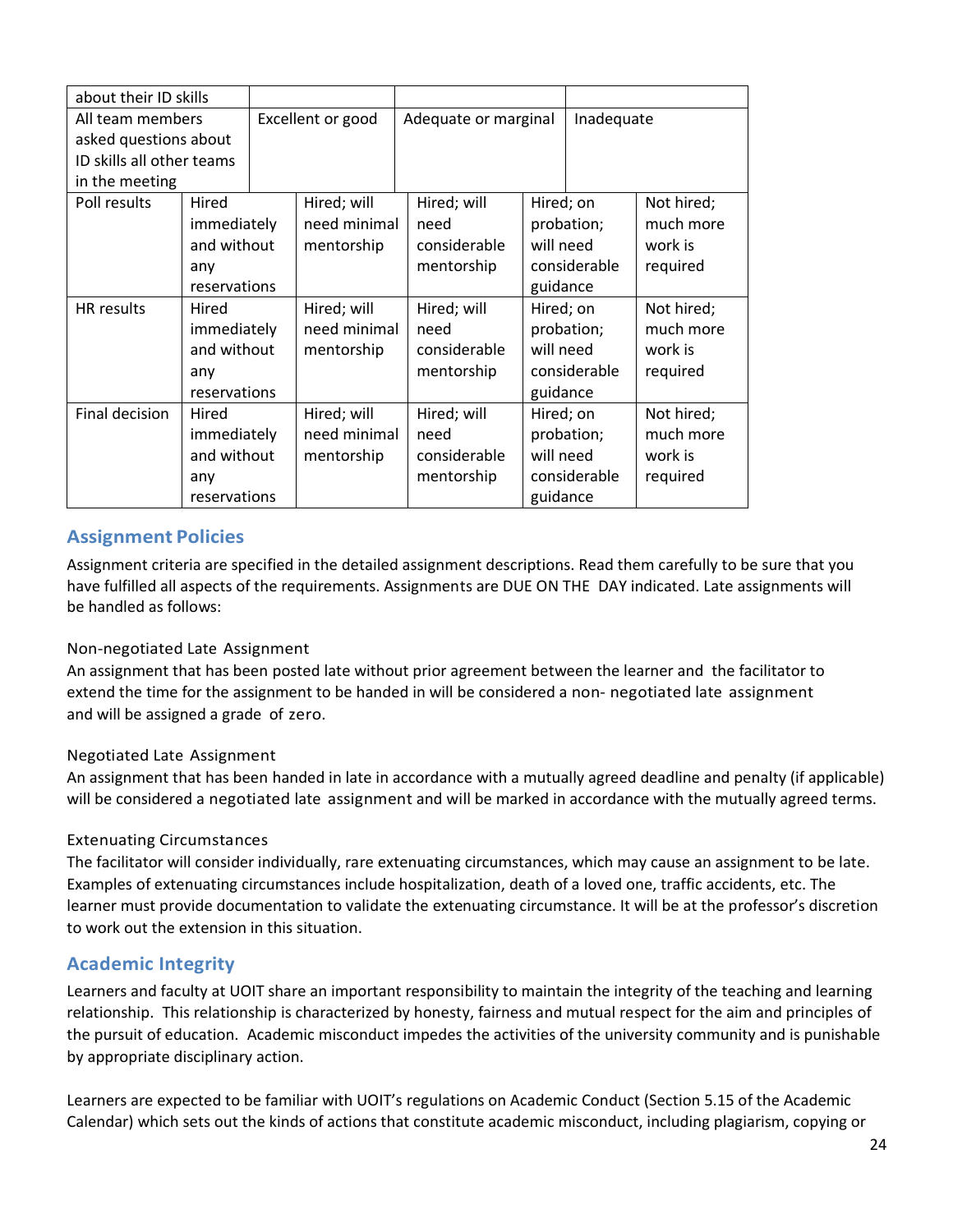allowing one's own work to copied, use of unauthorized aids in examinations and tests, submitting work prepared in collaboration with another learner when such collaboration has not been authorized, and other academic offences. The regulations also describe the procedures for dealing with allegations, and the sanctions for any finding of academic misconduct, which can range from a written reprimand to permanent expulsion from the university. A lack of familiarity with UOIT's regulations on academic conduct does not constitute a defense against its application.

Further information about academic misconduct can be found in the Academic Integrity link on your laptop.

# **Turnitin**

UOIT and faculty members reserve the right to use electronic means to detect and help prevent plagiarism. Learners agree that by taking this course all assignments are subject to submission for textual similarity review by Turnitin.com. Assignments submitted to Turnitin.com will be included

as source documents in Turnitin.com's restricted access database solely for the purpose of detecting plagiarism in such documents for five academic years. The facilitator may require learners to submit their assignments electronically to Turnitin.com or the facilitator may submit questionable text on behalf of a learner. The terms that apply to UOIT's use of the Turnitin.com service are described on the Turnitin.com website.

Learners who do not wish to have their work submitted to Turnitin.com must inform their facilitator at the time the work is assigned and provide with their assignment a signed Turnitin.com Assignment Cover sheet: <http://www.uoit.ca/assets/Academic~Integrity~Site/Forms/Assignment%20Cover%20sheet.pdf>

Further information about Turnitin can be found on the Academic Integrity link on your laptop.

# **Communication**

This course is based on the premise that critical examination of data is the basis for advancing knowledge. Defining a research question, identifying and gathering appropriate data, analyzing that data and reporting results are the bases of scientific inquiry.

The methodology for course delivery models effective PBL. Course assessment strategies provide learners with opportunitiesto demonstrate their ability to communicate orally, in writing and through the use of multimedia.

The course itselfis not only a vehicle for collaborative learning, but also forself-reflection and the input of colleagues. Class activities include the sharing, analysis and assessment of online and face-to face interactions. Participants in this course are expected to critically assess the assumptions of their work and the work of their peers. Effective communication is the vehicle through which teacher candidates learn to access, share and expand their base of professional knowledge. It brings knowledge into practice.

# **Use of Technology**

The course learning outcomes, topic outline, and assessment criteria illustrate the need for learners to use and produce digital media. The digital medium is used as both a resource source and a vehicle for ongoing communication with peers, the professor and experts from the field. Learners may choose to explore multimedia presentations in greater depth and detail as part of their culminating project. The course website is an essential tool; teacher candidates are expected to actively engage in the location, evaluation, and synthesis of web-based materials.

Additional Tools to be used: